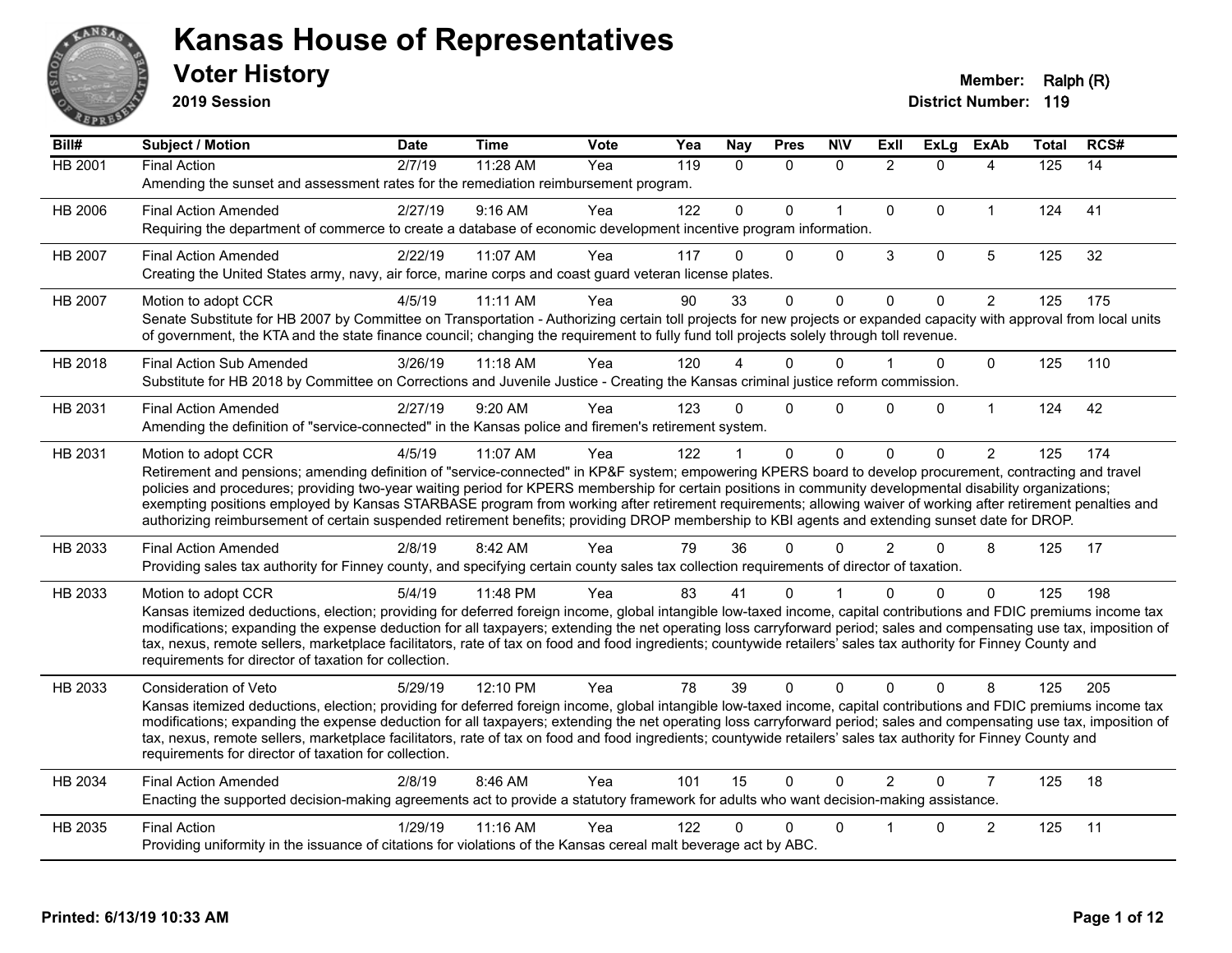

**2019 Session**

**Voter History Member: Ralph (R)** 

| Bill#   | <b>Subject / Motion</b>                                                                                                                                          | <b>Date</b> | <b>Time</b> | Vote | Yea | <b>Nay</b>     | <b>Pres</b>  | <b>N\V</b>   | <b>Exll</b>    | ExLg         | <b>ExAb</b>    | <b>Total</b> | RCS# |
|---------|------------------------------------------------------------------------------------------------------------------------------------------------------------------|-------------|-------------|------|-----|----------------|--------------|--------------|----------------|--------------|----------------|--------------|------|
| HB 2035 | Motion to Concur                                                                                                                                                 | 3/26/19     | 12:29 PM    | Yea  | 122 | 2              | $\Omega$     | $\mathbf{0}$ |                | $\Omega$     | $\mathbf{0}$   | 125          | 142  |
|         | Providing uniformity in the issuance of citations for violations of the Kansas cereal malt beverage act by ABC.                                                  |             |             |      |     |                |              |              |                |              |                |              |      |
| HB 2038 | <b>Final Action</b>                                                                                                                                              | 2/7/19      | 11:29 AM    | Yea  | 114 | 5              | $\Omega$     | $\mathbf 0$  | $\overline{2}$ | $\mathbf 0$  | $\overline{4}$ | 125          | 15   |
|         | Revoking spousal inheritance rights upon divorce.                                                                                                                |             |             |      |     |                |              |              |                |              |                |              |      |
| HB 2038 | Mot to Concur in Conference                                                                                                                                      | 4/5/19      | 5:17 PM     | Yea  | 120 | $\mathbf{0}$   | 0            | $\mathbf 0$  | $\Omega$       | $\mathbf{0}$ | $\overline{5}$ | 125          | 187  |
|         | Revoking spousal inheritance rights upon divorce.                                                                                                                |             |             |      |     |                |              |              |                |              |                |              |      |
| HB 2039 | <b>Final Action Amended</b>                                                                                                                                      | 2/7/19      | 11:30 AM    | Yea  | 119 | $\mathbf{0}$   | $\Omega$     | $\mathbf 0$  | $\overline{2}$ | $\Omega$     | 4              | 125          | 16   |
|         | Extending recognition of tribal court judgments pursuant to supreme court rules.                                                                                 |             |             |      |     |                |              |              |                |              |                |              |      |
| HB 2039 | Motion to adopt CCR                                                                                                                                              | 4/5/19      | 3:00 PM     | Yea  | 121 | $\mathbf 0$    | 0            | $\mathbf 0$  | $\Omega$       | $\mathbf 0$  | $\overline{4}$ | 125          | 181  |
|         | Updating laws concerning limited liability companies; exempting animal shelters from registration requirements as charitable organizations.                      |             |             |      |     |                |              |              |                |              |                |              |      |
| HB 2041 | <b>Final Action</b>                                                                                                                                              | 3/21/19     | 11:50 AM    | Yea  | 94  | 29             | $\Omega$     | $\Omega$     | $\Omega$       |              | $\mathbf{1}$   | 125          | 99   |
|         | Prohibiting certain unfair or deceptive acts or practices under a life insurance policy for a living organ donor.                                                |             |             |      |     |                |              |              |                |              |                |              |      |
| HB 2044 | <b>Final Action</b>                                                                                                                                              | 2/6/19      | 11:18 AM    | Yea  | 115 |                | $\Omega$     | $\mathbf 0$  | 5              |              | 3              | 125          | 12   |
|         | Income tax credit for taxpayer purchases of certain goods and services from qualified vendors providing employment for blind or disabled individuals.            |             |             |      |     |                |              |              |                |              |                |              |      |
| HB 2048 | <b>Emergency Final Action Amended</b>                                                                                                                            | 2/27/19     | 11:59 AM    | Yea  | 122 | $\overline{2}$ | $\mathbf{0}$ | 0            | $\Omega$       | $\Omega$     | $\mathbf 0$    | 124          | 67   |
|         | Clarifying the definition of comparable offense under the Kansas criminal code.                                                                                  |             |             |      |     |                |              |              |                |              |                |              |      |
| HB 2054 | <b>Final Action Amended</b>                                                                                                                                      | 3/26/19     | 11:20 AM    | Yea  | 101 | 23             | 0            | $\mathbf 0$  | $\mathbf 1$    | $\mathbf{0}$ | $\mathbf 0$    | 125          | 111  |
|         | Providing for fully-insured association health plans.                                                                                                            |             |             |      |     |                |              |              |                |              |                |              |      |
| HB 2063 | <b>Final Action</b>                                                                                                                                              | 2/6/19      | 11:20 AM    | Yea  | 102 | 14             | 0            | $\mathbf 0$  | 5              | $\mathbf{1}$ | 3              | 125          | 13   |
|         | Relating to the applicability of conditions for operating recreational trails.                                                                                   |             |             |      |     |                |              |              |                |              |                |              |      |
| HB 2066 | <b>Final Action Amended</b>                                                                                                                                      | 3/21/19     | 12:10 PM    | Yea  | 69  | 54             | $\Omega$     | $\mathbf{0}$ | $\Omega$       | $\mathbf{1}$ | $\mathbf{1}$   | 125          | 100  |
|         | Expanding medicaid eligibility by enacting the KanCare bridge to a healthy Kansas program.                                                                       |             |             |      |     |                |              |              |                |              |                |              |      |
| HB 2070 | <b>Final Action</b>                                                                                                                                              | 2/20/19     | 11:20 AM    | Yea  | 121 | $\mathbf 0$    | 0            | $\mathbf 0$  | $\overline{c}$ | $\mathbf 0$  | $\overline{2}$ | 125          | 22   |
|         | Designating a portion of United States highway 75 as the John Armstrong memorial highway.                                                                        |             |             |      |     |                |              |              |                |              |                |              |      |
| HB 2070 | Motion to Concur                                                                                                                                                 | 4/4/19      | 10:48 AM    | Yea  | 122 | $\Omega$       | 0            | $\mathbf 0$  |                | $\Omega$     | $\overline{2}$ | 125          | 162  |
|         | Designating a portion of United States highway 75 as the John Armstrong memorial highway and a bridge on United States highway 77 as the SGT Kevin A. Gilbertson |             |             |      |     |                |              |              |                |              |                |              |      |
|         | memorial bridge.                                                                                                                                                 |             |             |      |     |                |              |              |                |              |                |              |      |
| HB 2082 | <b>Final Action Amended</b>                                                                                                                                      | 3/21/19     | 12:11 PM    | Yea  | 122 | $\mathbf{1}$   | 0            | $\mathbf 0$  | $\mathbf 0$    | $\mathbf{1}$ | $\mathbf{1}$   | 125          | 101  |
|         | Allowing pharmacists to administer drugs pursuant to a prescription order.                                                                                       |             |             |      |     |                |              |              |                |              |                |              |      |
| HB 2084 | <b>Final Action Amended</b>                                                                                                                                      | 2/27/19     | 9:23 AM     | Yea  | 94  | 29             | $\Omega$     | $\mathbf{0}$ | $\Omega$       | $\Omega$     | 1              | 124          | 43   |
|         | Amending the Kansas 911 act.                                                                                                                                     |             |             |      |     |                |              |              |                |              |                |              |      |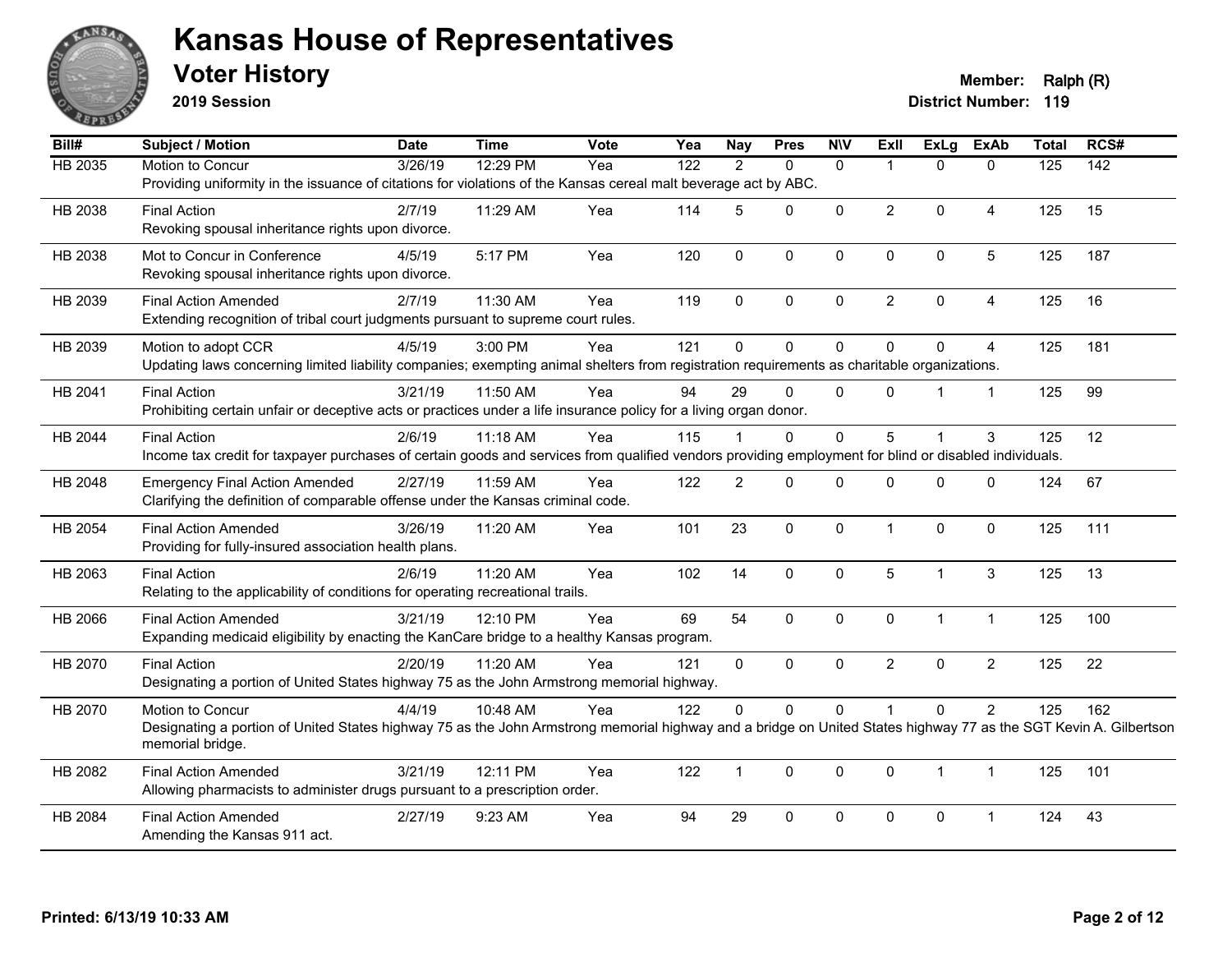

**2019 Session**

| $\overline{BiII#}$ | Subject / Motion                                                                                                                                                                                  | <b>Date</b> | <b>Time</b> | Vote | Yea | <b>Nay</b>   | <b>Pres</b> | <b>NIV</b>   | ExII                   | <b>ExLg</b> | <b>ExAb</b>    | <b>Total</b> | RCS# |
|--------------------|---------------------------------------------------------------------------------------------------------------------------------------------------------------------------------------------------|-------------|-------------|------|-----|--------------|-------------|--------------|------------------------|-------------|----------------|--------------|------|
| HB 2084            | Motion to Concur                                                                                                                                                                                  | 4/4/19      | 10:57 AM    | Yea  | 87  | 35           | $\Omega$    | $\Omega$     | $\mathbf{1}$           | $\Omega$    | $\overline{2}$ | 125          | 163  |
|                    | Amending the Kansas 911 act.                                                                                                                                                                      |             |             |      |     |              |             |              |                        |             |                |              |      |
| HB 2085            | <b>Final Action Amended</b>                                                                                                                                                                       | 2/22/19     | 11:08 AM    | Yea  | 117 | $\mathbf{0}$ | $\Omega$    | $\Omega$     | 3                      | $\Omega$    | 5              | 125          | 33   |
|                    | Concerning requirements for the reinstatement of a forfeited benefit unit of a rural water district.                                                                                              |             |             |      |     |              |             |              |                        |             |                |              |      |
| HB 2085            | Mot to Concur in Conference                                                                                                                                                                       | 4/4/19      | 10:59 AM    | Yea  | 122 | $\Omega$     | $\Omega$    | $\Omega$     | $\overline{1}$         | $\Omega$    | $\overline{2}$ | 125          | 164  |
|                    | Extending the repayment period for municipal loans for public water supply projects and clarifying the reinstatement requirements for rural water district forfeited<br>benefit units.            |             |             |      |     |              |             |              |                        |             |                |              |      |
| HB 2087            | <b>Final Action Amended</b>                                                                                                                                                                       | 2/21/19     | 11:20 AM    | Yea  | 116 | $\mathbf{1}$ | 0           | $\mathbf 0$  | 4                      | 1           | 3              | 125          | 26   |
|                    | Allowing certain light screening material on motor vehicle windows.                                                                                                                               |             |             |      |     |              |             |              |                        |             |                |              |      |
| HB 2087            | Motion to adopt CCR                                                                                                                                                                               | 4/5/19      | 11:14 AM    | Yea  | 123 | $\mathbf 0$  | 0           | $\mathbf 0$  | $\mathbf 0$            | 0           | $\overline{a}$ | 125          | 176  |
|                    | Changing the definition of school bus for purposes of the motor-fuel tax law.                                                                                                                     |             |             |      |     |              |             |              |                        |             |                |              |      |
| HB 2097            | <b>Final Action</b>                                                                                                                                                                               | 2/21/19     | 11:21 AM    | Yea  | 116 | $\mathbf{1}$ | $\Omega$    | $\mathbf{0}$ | $\overline{4}$         | 1           | 3              | 125          | 27   |
|                    | Providing method for calculating cost of keeping civil prisoners in county jail.                                                                                                                  |             |             |      |     |              |             |              |                        |             |                |              |      |
| HB 2101            | <b>Final Action Amended</b>                                                                                                                                                                       | 2/22/19     | 11:09 AM    | Yea  | 116 | $\mathbf{1}$ | 0           | $\mathbf 0$  | 3                      | 0           | 5              | 125          | 34   |
|                    | Updating state credit union statutes.                                                                                                                                                             |             |             |      |     |              |             |              |                        |             |                |              |      |
| HB 2103            | <b>Final Action</b>                                                                                                                                                                               | 2/27/19     | 9:24 AM     | Yea  | 122 | $\mathbf{1}$ | $\mathbf 0$ | 0            | $\mathbf{0}$           | $\Omega$    | 1              | 124          | 44   |
|                    | Amending the revised Kansas code for care of children to provide requirements for placement of a child in a qualified residential treatment program.                                              |             |             |      |     |              |             |              |                        |             |                |              |      |
| HB 2103            | Motion to Concur                                                                                                                                                                                  | 4/4/19      | 11:02 AM    | Yea  | 120 | 2            | $\Omega$    | $\Omega$     | $\blacktriangleleft$   | $\Omega$    | $\mathcal{P}$  | 125          | 165  |
|                    | Amending the revised Kansas code for care of children to provide requirements for placement of a child in a qualified residential treatment program.                                              |             |             |      |     |              |             |              |                        |             |                |              |      |
| HB 2104            | <b>Final Action Amended</b>                                                                                                                                                                       | 2/21/19     | 11:22 AM    | Yea  | 117 | $\Omega$     | $\Omega$    | $\Omega$     | Δ                      |             | 3              | 125          | 28   |
|                    | Amendments related to driving under the influence, including preliminary screening tests, implied consent advisories and test refusal.                                                            |             |             |      |     |              |             |              |                        |             |                |              |      |
| HB 2105            | <b>Final Action</b>                                                                                                                                                                               | 2/21/19     | 11:23 AM    | Yea  | 117 | $\mathbf{0}$ | $\Omega$    | $\Omega$     | $\boldsymbol{\Lambda}$ | 1           | 3              | 125          | 29   |
|                    | Updating laws concerning limited liability companies.                                                                                                                                             |             |             |      |     |              |             |              |                        |             |                |              |      |
| HB 2118            | <b>Final Action Amended</b>                                                                                                                                                                       | 3/27/19     | 8:54 AM     | Yea  | 106 | 18           | $\Omega$    | $\mathbf{0}$ | $\mathbf{0}$           | $\Omega$    | $\mathbf{1}$   | 125          | 149  |
|                    | Providing income tax credits for aerospace and aviation program graduates and their employers.                                                                                                    |             |             |      |     |              |             |              |                        |             |                |              |      |
| HB 2119            | <b>Final Action Amended</b>                                                                                                                                                                       | 2/22/19     | 11:10 AM    | Yea  | 117 | $\mathbf{0}$ | $\Omega$    | $\Omega$     | 3                      | $\Omega$    | 5              | 125          | 35   |
|                    | Empowering the KPERS board to develop policies and procedures relating to procurement, enter into certain contracts and allow travel for trustees and employees of<br>the system.                 |             |             |      |     |              |             |              |                        |             |                |              |      |
| HB 2119            | Motion to adopt CCR                                                                                                                                                                               | 4/5/19      | 5:14 PM     | Yea  | 117 | 3            | $\mathbf 0$ | $\Omega$     | $\Omega$               | $\Omega$    | 5              | 125          | 186  |
|                    | Providing for licensed pharmacists to administer certain drugs, authorizing certain business entities to hire physicians and chiropractors and requiring electronic<br>prescriptions for opiates. |             |             |      |     |              |             |              |                        |             |                |              |      |
| HB 2123            | <b>Final Action</b>                                                                                                                                                                               | 2/20/19     | 11:08 AM    | Yea  | 121 | $\mathbf{0}$ | $\Omega$    | $\Omega$     | $\overline{2}$         | $\Omega$    | $\overline{2}$ | 125          | 23   |
|                    | Amending the Kansas national guard educational assistance act.                                                                                                                                    |             |             |      |     |              |             |              |                        |             |                |              |      |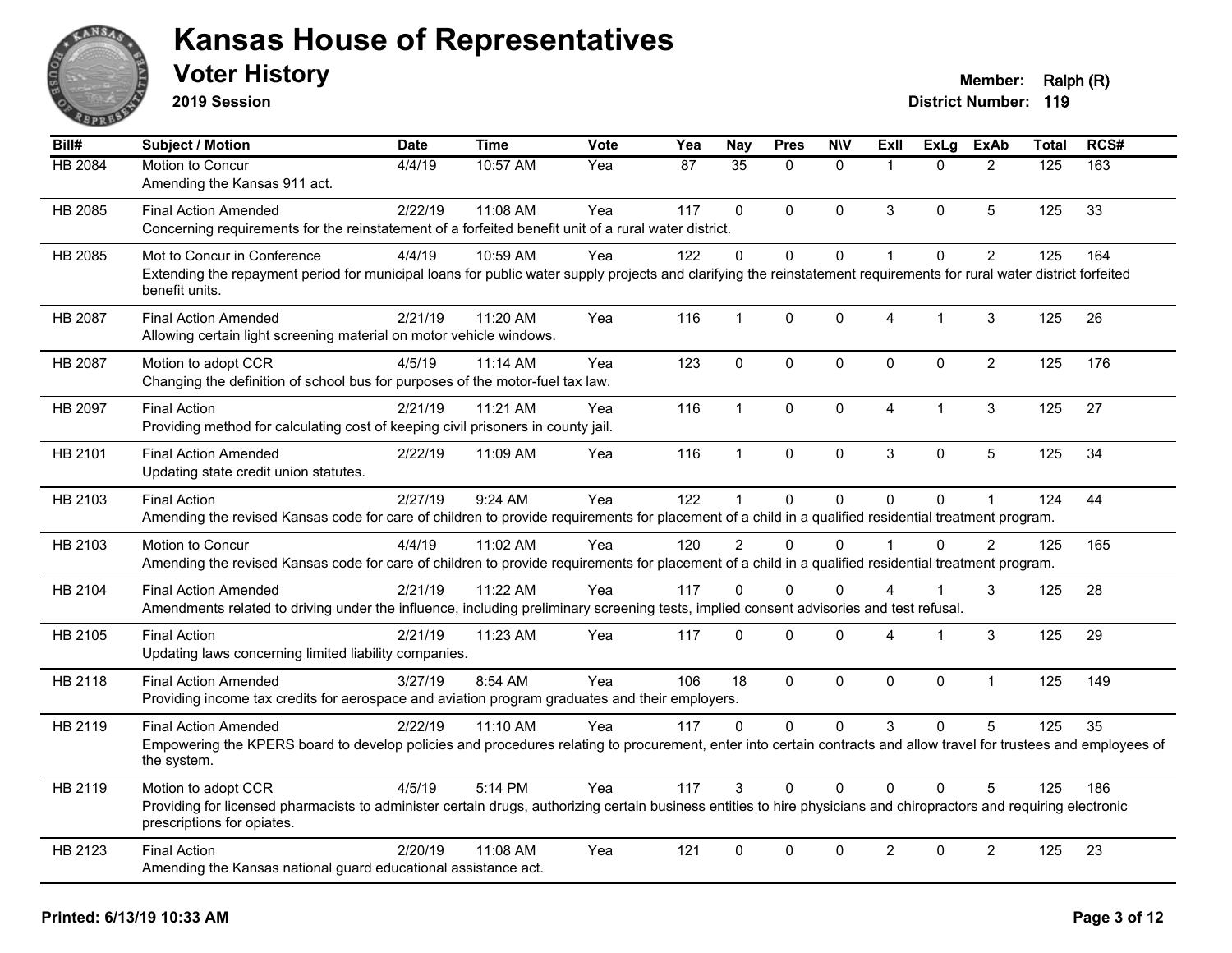

**2019 Session**

| Bill#          | <b>Subject / Motion</b>                                                                                                                                              | <b>Date</b> | <b>Time</b> | Vote | Yea | <b>Nay</b>     | <b>Pres</b>    | <b>N\V</b>   | <b>Exll</b>             | ExLg                 | <b>ExAb</b>    | <b>Total</b> | RCS#            |
|----------------|----------------------------------------------------------------------------------------------------------------------------------------------------------------------|-------------|-------------|------|-----|----------------|----------------|--------------|-------------------------|----------------------|----------------|--------------|-----------------|
| <b>HB 2125</b> | <b>Final Action</b>                                                                                                                                                  | 2/21/19     | 11:24 AM    | Yea  | 115 | $\overline{2}$ | $\Omega$       | $\mathbf{0}$ | $\overline{4}$          |                      | 3              | 125          | $\overline{30}$ |
|                | Requiring licensees operating a motor vehicle to promptly deliver driver's license upon demand by authorized persons.                                                |             |             |      |     |                |                |              |                         |                      |                |              |                 |
| HB 2126        | <b>Final Action Amended</b>                                                                                                                                          | 2/27/19     | $9:25$ AM   | Yea  | 113 | 10             | $\Omega$       | $\Omega$     | $\Omega$                | $\Omega$             | $\mathbf{1}$   | 124          | 45              |
|                | Regulating the operation of electric-assisted scooters on roads and highways.                                                                                        |             |             |      |     |                |                |              |                         |                      |                |              |                 |
| HB 2126        | Motion to adopt CCR                                                                                                                                                  | 4/5/19      | 11:16 AM    | Yea  | 123 | $\mathbf 0$    | 0              | $\mathbf 0$  | $\Omega$                | $\mathbf 0$          | $\overline{2}$ | 125          | 177             |
|                | Adopting the Driver's Privacy Protection Act.                                                                                                                        |             |             |      |     |                |                |              |                         |                      |                |              |                 |
| HB 2127        | <b>Final Action</b>                                                                                                                                                  | 2/21/19     | 11:25 AM    | Yea  | 117 | 0              | $\mathbf 0$    | $\pmb{0}$    | $\overline{4}$          | $\blacktriangleleft$ | $\mathbf{3}$   | 125          | 31              |
|                | Eliminating the marking requirements for certain truck and truck tractors.                                                                                           |             |             |      |     |                |                |              |                         |                      |                |              |                 |
| HB 2133        | <b>Final Action Amended</b>                                                                                                                                          | 3/13/19     | 11:22 AM    | Yea  | 121 | $\overline{2}$ | 0              | $\mathbf 0$  | 0                       | $\mathbf 0$          | $\mathbf{1}$   | 124          | 84              |
|                | Required reporting for entities who deliver alcoholic liquors to consumers.                                                                                          |             |             |      |     |                |                |              |                         |                      |                |              |                 |
|                |                                                                                                                                                                      |             |             |      |     |                |                |              |                         |                      |                |              |                 |
| HB 2137        | <b>Final Action</b><br>Legislative review of exceptions to disclosure of public records under the Kansas open records act.                                           | 3/26/19     | 11:21 AM    | Yea  | 124 | $\Omega$       | $\Omega$       | $\mathbf 0$  | $\overline{\mathbf{1}}$ | $\mathbf{0}$         | $\mathbf 0$    | 125          | 112             |
|                |                                                                                                                                                                      |             |             |      |     |                |                |              |                         |                      |                |              |                 |
| HB 2140        | <b>Final Action</b>                                                                                                                                                  | 2/27/19     | 9:27 AM     | Yea  | 123 | $\Omega$       | 0              | $\mathbf 0$  | 0                       | 0                    | $\mathbf{1}$   | 124          | 46              |
|                | Allowing agents of the KBI to participate in the Kansas DROP act and extending the sunset date for the act.                                                          |             |             |      |     |                |                |              |                         |                      |                |              |                 |
| HB 2140        | Motion to adopt CCR                                                                                                                                                  | 5/4/19      | 10:04 PM    | Yea  | 98  | 26             | $\Omega$       | 1            | $\Omega$                | $\Omega$             | $\mathbf{0}$   | 125          | 197             |
|                | Providing sales tax authority for Dickinson, Finney, Jackson, Russell, Thomas and Wabaunsee counties; specifying certain county sales tax collection requirements of |             |             |      |     |                |                |              |                         |                      |                |              |                 |
|                | director of taxation; and providing a sales tax exemption for sales of certain coins or bullion.                                                                     |             |             |      |     |                |                |              |                         |                      |                |              |                 |
| HB 2143        | <b>Final Action</b>                                                                                                                                                  | 2/20/19     | 11:09 AM    | Yea  | 121 | $\mathbf 0$    | 0              | $\mathbf 0$  | $\overline{2}$          | $\mathbf 0$          | $\overline{c}$ | 125          | 24              |
|                | Updating the version of risk-based capital instructions in effect.                                                                                                   |             |             |      |     |                |                |              |                         |                      |                |              |                 |
| HB 2144        | <b>Emergency Final Action Amended</b>                                                                                                                                | 2/27/19     | 12:02 PM    | Yea  | 84  | 40             | $\Omega$       | $\mathbf{0}$ | $\Omega$                | $\Omega$             | $\mathbf 0$    | 124          | 68              |
|                | Budget and taxing authority of community colleges; articulation of credits; and student residency requirements.                                                      |             |             |      |     |                |                |              |                         |                      |                |              |                 |
| HB 2144        | Mot to Concur in Conference                                                                                                                                          | 4/4/19      | 11:06 AM    | Yea  | 116 | 6              | 0              | $\mathbf 0$  | $\mathbf 1$             | $\mathbf 0$          | $\overline{c}$ | 125          | 166             |
|                | Requiring community colleges to publish certain taxpayer and student transparency data.                                                                              |             |             |      |     |                |                |              |                         |                      |                |              |                 |
| HB 2147        | <b>Final Action Amended</b>                                                                                                                                          | 2/27/19     | 9:28 AM     | Yea  | 123 | $\mathbf 0$    | 0              | $\mathbf 0$  | $\Omega$                | $\mathbf{0}$         | $\mathbf{1}$   | 124          | 47              |
|                | Increasing bond maturity limitations in the Kansas rural housing incentive district act.                                                                             |             |             |      |     |                |                |              |                         |                      |                |              |                 |
| HB 2154        | <b>Final Action</b>                                                                                                                                                  | 3/27/19     | 8:56 AM     | Yea  | 111 | 12             | $\overline{1}$ | $\mathbf 0$  | $\Omega$                | $\mathbf{0}$         | $\mathbf{1}$   | 125          | 150             |
|                | Making unemployment benefits available for federal and state employees who are required to work without pay.                                                         |             |             |      |     |                |                |              |                         |                      |                |              |                 |
|                |                                                                                                                                                                      |             |             |      |     |                |                |              |                         |                      |                |              |                 |
| HB 2160        | <b>Final Action Amended</b>                                                                                                                                          | 3/8/19      | 8:38 AM     | Yea  | 112 | $\overline{7}$ | $\mathbf 0$    | $\mathbf 0$  | 0                       | $\mathbf{1}$         | $\overline{4}$ | 124          | 78              |
|                | Providing sales tax authority for Wabaunsee county.                                                                                                                  |             |             |      |     |                |                |              |                         |                      |                |              |                 |
| HB 2167        | <b>Final Action Amended</b>                                                                                                                                          | 2/27/19     | 9:34 AM     | Yea  | 63  | 60             | $\Omega$       | $\Omega$     | $\Omega$                | $\Omega$             | 1              | 124          | 48              |
|                | Establishing a system for the transfer of certain deer hunting permits to nonresidents.                                                                              |             |             |      |     |                |                |              |                         |                      |                |              |                 |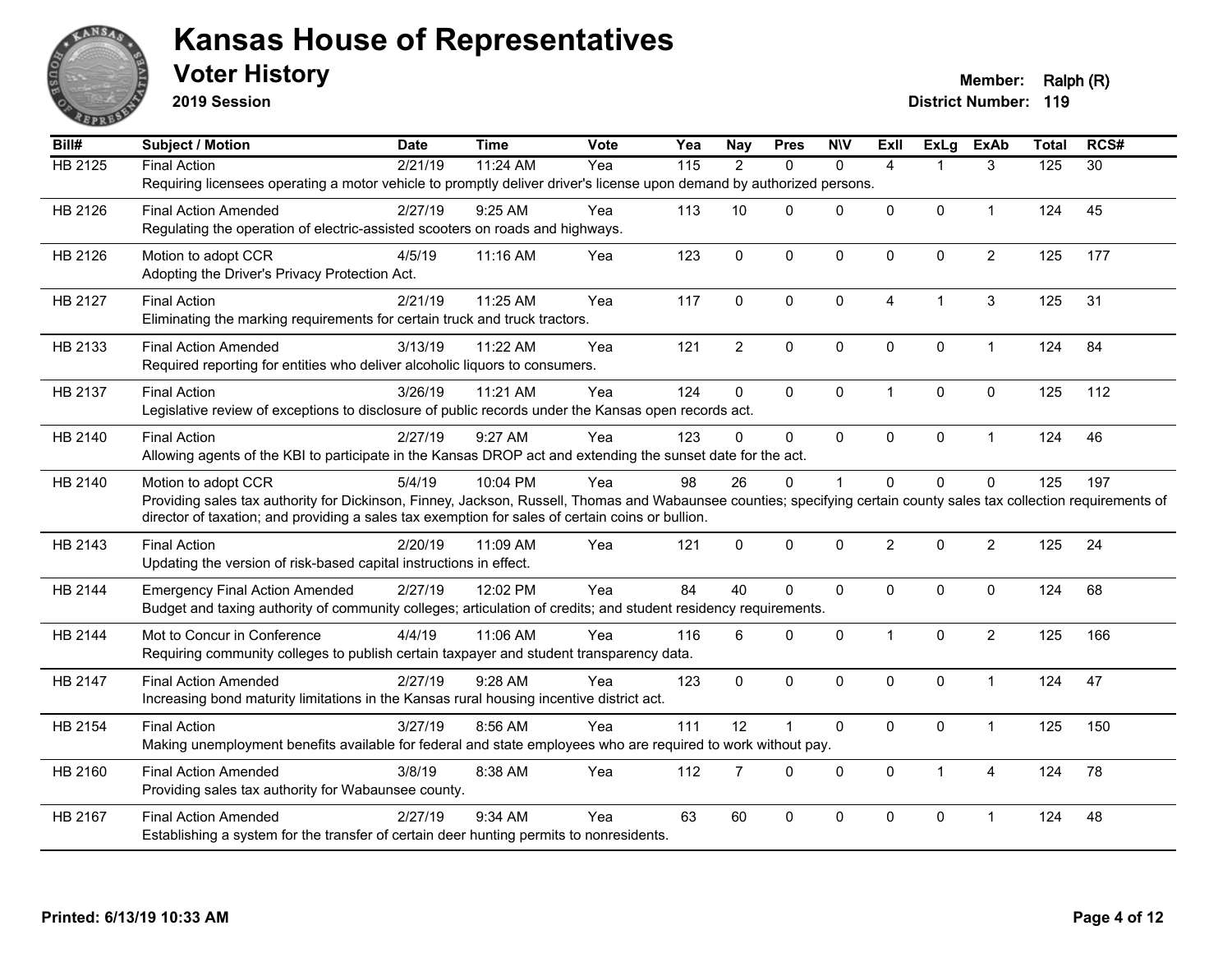

**2019 Session**

| Bill#          | <b>Subject / Motion</b>                                                                                                                                                                               | <b>Date</b> | <b>Time</b> | Vote | Yea | <b>Nay</b>     | <b>Pres</b> | <b>NIV</b>   | ExII           | ExLg         | <b>ExAb</b>    | <b>Total</b> | RCS# |
|----------------|-------------------------------------------------------------------------------------------------------------------------------------------------------------------------------------------------------|-------------|-------------|------|-----|----------------|-------------|--------------|----------------|--------------|----------------|--------------|------|
| <b>HB 2167</b> | Motion to adopt CCR                                                                                                                                                                                   | 4/5/19      | 6:17 PM     | Yea  | 114 | $\mathcal{R}$  | $\Omega$    | 3            | $\Omega$       | $\Omega$     | 5              | 125          | 189  |
|                | Senate Substitute for HB 2167 by Committee on Agriculture and Natural Resources - Establishing a commercial industrial hemp program.                                                                  |             |             |      |     |                |             |              |                |              |                |              |      |
| HB 2168        | <b>Final Action Amended</b>                                                                                                                                                                           | 2/27/19     | $9:35$ AM   | Yea  | 122 |                | 0           | $\Omega$     | $\Omega$       | $\Omega$     |                | 124          | 49   |
|                | Authorizing the state board of regents to sell and convey certain real property in Cherokee, Riley, Saline and Douglas counties on behalf of Kansas state university and<br>the university of Kansas. |             |             |      |     |                |             |              |                |              |                |              |      |
| HB 2173        | <b>Final Action Amended</b><br>Establishing a commercial industrial hemp program.                                                                                                                     | 3/26/19     | 11:22 AM    | Yea  | 119 | 5              | 0           | 0            | $\mathbf{1}$   | $\mathbf{0}$ | $\mathbf 0$    | 125          | 113  |
| HB 2174        | <b>Final Action</b><br>Extending the sunset date of the state use law for five years.                                                                                                                 | 2/27/19     | 9:36 AM     | Yea  | 123 | $\mathbf 0$    | 0           | 0            | $\mathbf 0$    | $\mathbf 0$  | $\mathbf{1}$   | 124          | 50   |
| HB 2177        | <b>Final Action</b>                                                                                                                                                                                   | 2/27/19     | 9:38 AM     | Yea  | 122 | $\overline{2}$ | $\Omega$    | 0            | $\mathbf 0$    | $\Omega$     | $\mathbf 0$    | 124          | 51   |
|                | Pertaining to the accounting treatment of certain derivative instruments of fixed index annuities.                                                                                                    |             |             |      |     |                |             |              |                |              |                |              |      |
| HB 2177        | Motion to adopt CCR                                                                                                                                                                                   | 4/5/19      | 3:04 PM     | Yea  | 120 |                | $\Omega$    | 0            | $\Omega$       | $\Omega$     | $\overline{A}$ | 125          | 182  |
|                | Updating accounting and reporting requirements of hedging transactions, risk-based capital instructions and enterprise risk reports and updating definitions for<br>fraudulent insurance acts.        |             |             |      |     |                |             |              |                |              |                |              |      |
| HB 2178        | <b>Final Action Amended</b>                                                                                                                                                                           | 2/27/19     | 9:39 AM     | Yea  | 122 | $\overline{2}$ | 0           | 0            | $\Omega$       | $\Omega$     | 0              | 124          | 52   |
|                | Amending the Kansas underground utility damage prevention act.                                                                                                                                        |             |             |      |     |                |             |              |                |              |                |              |      |
| HB 2178        | Motion to Concur                                                                                                                                                                                      | 4/1/19      | 2:17 PM     | Yea  | 120 | $\mathbf 0$    | 0           | $\mathbf{1}$ | $\mathbf{1}$   | $\Omega$     | 3              | 125          | 160  |
|                | Amending the Kansas underground utility damage prevention act.                                                                                                                                        |             |             |      |     |                |             |              |                |              |                |              |      |
| HB 2179        | <b>Final Action</b>                                                                                                                                                                                   | 3/25/19     | 10:32 AM    | Yea  | 124 | $\mathbf 0$    | 0           | 0            | $\mathbf{1}$   | $\mathbf 0$  | 0              | 125          | 102  |
|                | Adopting the Driver's Privacy Protection Act.                                                                                                                                                         |             |             |      |     |                |             |              |                |              |                |              |      |
| HB 2185        | <b>Final Action Amended</b>                                                                                                                                                                           | 2/27/19     | 9:40 AM     | Yea  | 123 | $\overline{1}$ | 0           | 0            | $\mathbf 0$    | $\mathbf 0$  | 0              | 124          | 53   |
|                | Clarifying the naturopathic medicine scope of practice to include diagnostic imaging.                                                                                                                 |             |             |      |     |                |             |              |                |              |                |              |      |
| HB 2188        | <b>Final Action</b>                                                                                                                                                                                   | 3/19/19     | 11:20 AM    | Yea  | 125 | $\Omega$       | 0           | $\mathbf 0$  | $\Omega$       | $\Omega$     | $\mathbf{0}$   | 125          | 88   |
|                | Dissolving the White Clay watershed district no. 26, city of Atchison assumes obligations and amending the tax lid relating to the dissolution of any taxing subdivision.                             |             |             |      |     |                |             |              |                |              |                |              |      |
| HB 2191        | <b>Final Action</b>                                                                                                                                                                                   | 2/27/19     | 9:41 AM     | Yea  | 124 | $\Omega$       | $\Omega$    | 0            | $\mathbf 0$    | $\Omega$     | 0              | 124          | 54   |
|                | Amending the procedure for execution of a search warrant for electronically stored information.                                                                                                       |             |             |      |     |                |             |              |                |              |                |              |      |
|                |                                                                                                                                                                                                       |             |             |      |     |                |             |              |                |              |                |              |      |
| HB 2198        | <b>Final Action</b><br>Allowing the use of expedited partner therapy to treat a sexually transmitted disease.                                                                                         | 2/27/19     | 9:45 AM     | Yea  | 89  | 35             | $\Omega$    | $\Omega$     | $\Omega$       | $\Omega$     | $\Omega$       | 124          | 55   |
|                |                                                                                                                                                                                                       |             |             |      |     |                |             |              |                |              |                |              |      |
| HB 2199        | <b>Final Action</b>                                                                                                                                                                                   | 2/20/19     | $11:10$ AM  | Yea  | 120 | $\mathbf{1}$   | 0           | 0            | $\overline{2}$ | $\Omega$     | $\overline{2}$ | 125          | 25   |
|                | Amending documentation requirements related to preparation of dead bodies.                                                                                                                            |             |             |      |     |                |             |              |                |              |                |              |      |
| HB 2201        | <b>Final Action</b>                                                                                                                                                                                   | 2/25/19     | 11:20 AM    | Yea  | 118 | $\Omega$       | $\Omega$    | $\Omega$     |                |              | 4              | 124          | 37   |
|                | Updating statutory references necessitated by 2012 executive reorganization order no. 41 related to administration of tuberculosis programs.                                                          |             |             |      |     |                |             |              |                |              |                |              |      |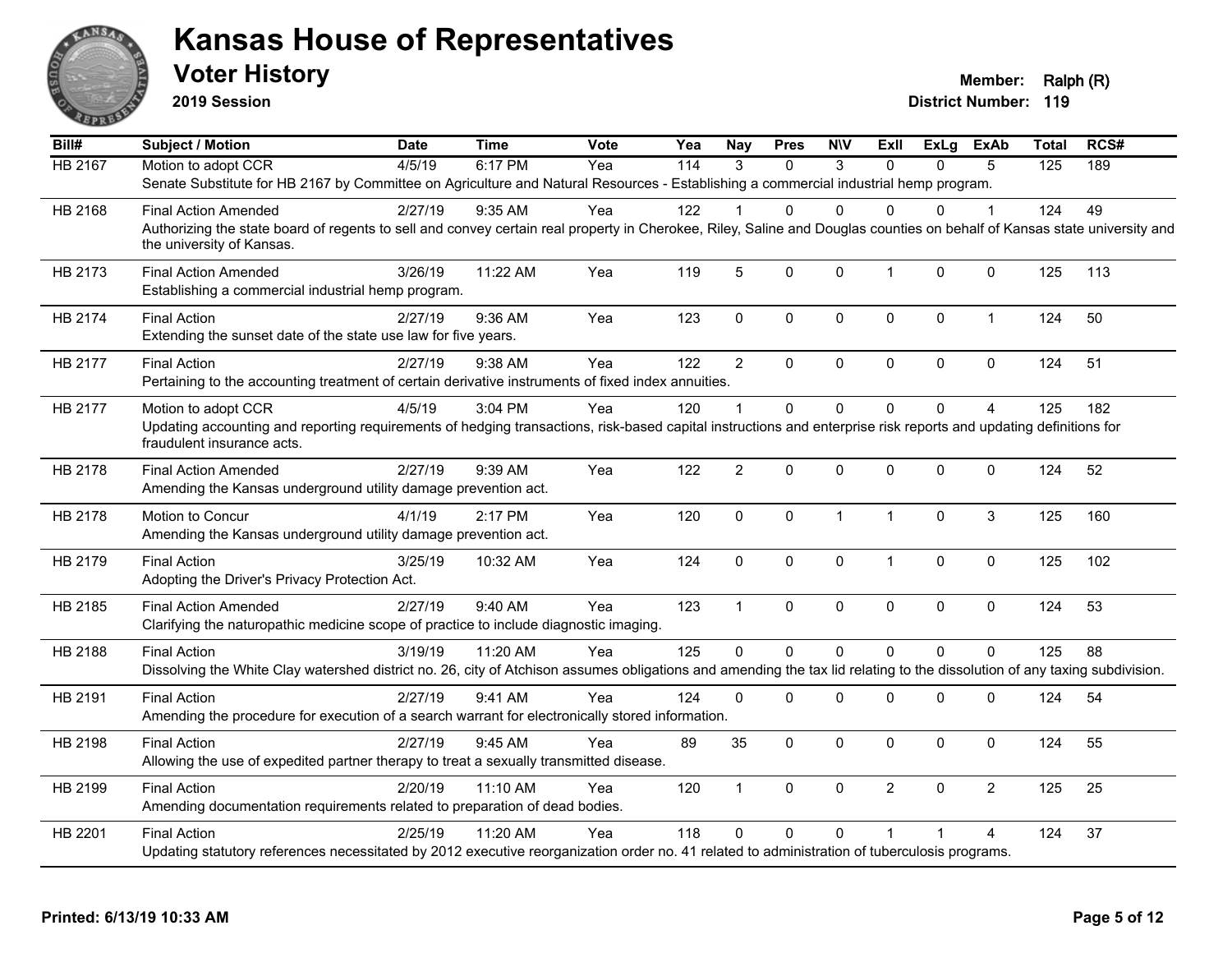

**2019 Session**

| Bill#          | Subject / Motion                                                                                                                                                                                                                                                                                                                                     | <b>Date</b> | <b>Time</b> | Vote | Yea             | <b>Nay</b>      | <b>Pres</b>  | <b>N\V</b>     | ExII         | <b>ExLg</b> | ExAb           | Total | RCS# |
|----------------|------------------------------------------------------------------------------------------------------------------------------------------------------------------------------------------------------------------------------------------------------------------------------------------------------------------------------------------------------|-------------|-------------|------|-----------------|-----------------|--------------|----------------|--------------|-------------|----------------|-------|------|
| <b>HB 2203</b> | <b>Emergency Final Action</b>                                                                                                                                                                                                                                                                                                                        | 2/27/19     | 11:58 AM    | Yea  | $\overline{92}$ | $\overline{32}$ | $\Omega$     | $\Omega$       | $\Omega$     | $\Omega$    | $\Omega$       | 124   | 66   |
|                | Exempting individuals employed by the Kansas academies of U.S. department of defense STARBASE program from KPERS working after retirement requirements<br>and authorizing reimbursement of suspended retirement benefits for certain retirants.                                                                                                      |             |             |      |                 |                 |              |                |              |             |                |       |      |
| HB 2203        | Motion to adopt CCR<br>Reconciling amendments to certain statutes.                                                                                                                                                                                                                                                                                   | 5/5/19      | 1:04 AM     | Yea  | 121             | $\Omega$        | $\Omega$     | $\overline{4}$ | $\Omega$     | $\Omega$    | $\mathbf{0}$   | 125   | 202  |
| HB 2206        | <b>Final Action</b><br>Changing the bonding and cost requirements for animals taken into custody under a violation of cruelty to animals.                                                                                                                                                                                                            | 2/27/19     | 9:46 AM     | Yea  | 124             | $\mathbf{0}$    | 0            | $\pmb{0}$      | $\mathbf 0$  | 0           | $\mathbf 0$    | 124   | 56   |
| HB 2209        | <b>Final Action</b><br>Authorizing the state board of regents to purchase cybersecurity insurance.                                                                                                                                                                                                                                                   | 2/27/19     | 9:47 AM     | Yea  | 124             | $\Omega$        | $\Omega$     | $\mathbf 0$    | $\mathbf 0$  | 0           | $\mathbf 0$    | 124   | 57   |
| HB 2209        | Motion to Adopt CCR<br>Establishing the unclaimed life insurance benefits act, updating certain definitions pertaining to unfair trade practices and association health plans, and providing for<br>third party administrator fees, the purchase of cybersecurity insurance by the Kansas board of regents and certain healthcare benefits coverage. | 4/5/19      | 12:50 PM    | Yea  | 84              | 39              | $\Omega$     | $\Omega$       | $\Omega$     | $\Omega$    | $\overline{2}$ | 125   | 180  |
| HB 2211        | <b>Final Action</b><br>Allowing judges to waive or reduce driver's license reinstatement fees.                                                                                                                                                                                                                                                       | 2/27/19     | 9:48 AM     | Yea  | 122             | $\overline{2}$  | $\Omega$     | $\Omega$       | $\Omega$     | $\Omega$    | $\Omega$       | 124   | 58   |
| HB 2214        | <b>Final Action Amended</b><br>Changing the definition of school bus for purposes of the motor-fuel tax law.                                                                                                                                                                                                                                         | 2/27/19     | 9:49 AM     | Yea  | 124             | $\Omega$        | $\mathbf{0}$ | $\mathbf{0}$   | $\mathbf{0}$ | $\Omega$    | $\mathbf{0}$   | 124   | 59   |
| HB 2214        | Motion to Adopt CCR<br>Senate Substitute for HB 2214 by Committee on Transportation - Providing for an increase in registration fees for electric and hybrid vehicles.                                                                                                                                                                               | 4/5/19      | 3:23 PM     | Yea  | 80              | 41              | $\Omega$     | $\Omega$       | $\Omega$     | $\Omega$    | 4              | 125   | 183  |
| HB 2215        | <b>Final Action</b><br>Kansas state fair board is authorized to create a nonprofit corporation for the benefit of the state fair.                                                                                                                                                                                                                    | 2/26/19     | 9:23 AM     | Yea  | 122             | 0               | $\Omega$     | $\overline{1}$ | $\Omega$     | $\Omega$    | $\mathbf 1$    | 124   | 38   |
| HB 2223        | <b>Emergency Final Action Amended</b><br>Replacing vineyard permits with producer permits to allow individuals to use a wider variety of agricultural products in the production of wine under such permit.                                                                                                                                          | 2/27/19     | 12:03 PM    | Yea  | 124             | $\Omega$        | $\Omega$     | $\Omega$       | $\Omega$     | $\Omega$    | $\Omega$       | 124   | 69   |
| HB 2223        | Motion to adopt CCR<br>Adopting economic development program evaluation and information disclosure regimes and expanding economic development incentive financing to address<br>housing shortages.                                                                                                                                                   | 5/2/19      | 11:35 AM    | Yea  | 123             | 0               | $\Omega$     |                | $\Omega$     | $\Omega$    | 1              | 125   | 191  |
| HB 2225        | <b>Final Action</b><br>Adding on-track train equipment to the circumstances that a vehicle driver must stop at railroad crossings.                                                                                                                                                                                                                   | 2/27/19     | 9:50 AM     | Yea  | 121             | 3               | $\Omega$     | $\mathbf 0$    | $\Omega$     | $\Omega$    | $\mathbf 0$    | 124   | 60   |
| HB 2225        | Motion to adopt CCR<br>Senate Substitute for HB 2225 by Committee on Transportation - Providing for an increase in permit fees for oversize or overweight vehicles and required registration<br>for escort vehicle service operators.                                                                                                                | 4/5/19      | 11:19 AM    | Yea  | 91              | 32              | $\Omega$     | $\mathbf 0$    | $\Omega$     | $\Omega$    | $\overline{2}$ | 125   | 178  |
| HB 2239        | <b>Final Action Amended</b><br>Liquor sales by licensees in common consumption areas.                                                                                                                                                                                                                                                                | 2/27/19     | 9:51 AM     | Yea  | 121             | 3               | 0            | $\Omega$       | $\Omega$     | $\Omega$    | $\Omega$       | 124   | 61   |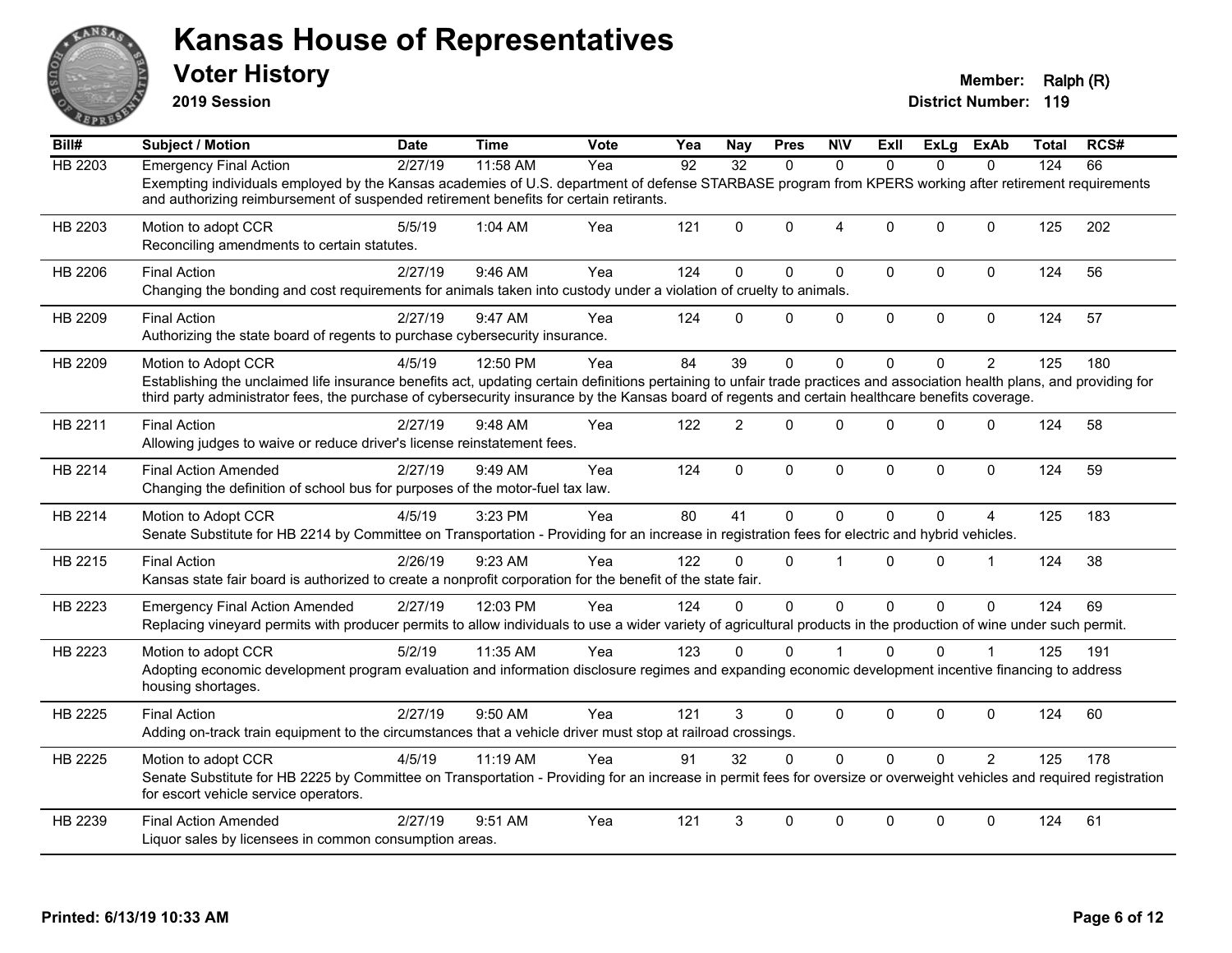

**2019 Session**

| Bill#   | <b>Subject / Motion</b>                                                                                                                                                                                                                                                                                                                               | <b>Date</b> | Time      | Vote | Yea            | Nay            | <b>Pres</b>  | <b>N\V</b>     | <b>Exll</b>    | <b>ExLg</b>  | <b>ExAb</b>    | <b>Total</b> | RCS# |
|---------|-------------------------------------------------------------------------------------------------------------------------------------------------------------------------------------------------------------------------------------------------------------------------------------------------------------------------------------------------------|-------------|-----------|------|----------------|----------------|--------------|----------------|----------------|--------------|----------------|--------------|------|
| HB 2243 | <b>Final Action Amended</b>                                                                                                                                                                                                                                                                                                                           | 2/27/19     | 9:52 AM   | Yea  | 118            | 6              | $\mathbf{0}$ | $\mathbf{0}$   | $\Omega$       | $\Omega$     | $\mathbf{0}$   | 124          | 62   |
|         | Exempting animal shelters from registration requirements as a charitable organization.                                                                                                                                                                                                                                                                |             |           |      |                |                |              |                |                |              |                |              |      |
| HB 2244 | <b>Final Action Amended</b>                                                                                                                                                                                                                                                                                                                           | 3/27/19     | $9:00$ AM | Yea  | 89             | 35             | $\mathbf{0}$ | $\Omega$       | $\Omega$       | $\mathbf{0}$ | $\mathbf 1$    | 125          | 151  |
|         | Authorizing the use of cannabidiol treatment preparation to treat certain medical conditions.                                                                                                                                                                                                                                                         |             |           |      |                |                |              |                |                |              |                |              |      |
| HB 2246 | <b>Final Action</b>                                                                                                                                                                                                                                                                                                                                   | 2/27/19     | 9:15 AM   | Yea  | 121            | $\mathbf{1}$   | $\mathbf 0$  | $\mathbf{1}$   | $\mathbf 0$    | 0            | $\mathbf{1}$   | 124          | 40   |
|         | Changing the requirements to begin production on distinctive license plates.                                                                                                                                                                                                                                                                          |             |           |      |                |                |              |                |                |              |                |              |      |
| HB 2246 | Mot to Concur in Conference                                                                                                                                                                                                                                                                                                                           | 4/5/19      | 3:47 PM   | Nay  | $\overline{7}$ | 114            | $\mathbf 0$  | $\mathbf 0$    | $\mathbf{0}$   | $\mathbf 0$  | $\overline{4}$ | 125          | 185  |
|         | Changing the requirements to begin production on distinctive license plates and providing for the proud educator, alpha kappa alpha, knights of Columbus and current<br>and veteran members of the United States army, navy, marine corps, air force and coast guard license plates.                                                                  |             |           |      |                |                |              |                |                |              |                |              |      |
| HB 2248 | <b>Final Action</b>                                                                                                                                                                                                                                                                                                                                   | 2/27/19     | 9:54 AM   | Yea  | 122            | $\overline{2}$ | $\Omega$     | $\mathbf 0$    | $\Omega$       | $\mathbf{0}$ | $\Omega$       | 124          | 63   |
|         | Allowing all-terrain vehicles to cross federal or state highways.                                                                                                                                                                                                                                                                                     |             |           |      |                |                |              |                |                |              |                |              |      |
| HB 2248 | Motion to adopt CCR                                                                                                                                                                                                                                                                                                                                   | 5/5/19      | 1:20 AM   | Yea  | 110            | 11             | $\mathbf 0$  | 4              | $\overline{0}$ | $\mathbf 0$  | 0              | 125          | 203  |
|         | Delaying enforcement of the scrap metal theft reduction act, transferring responsibility for the scrap metal database to the Kansas bureau of investigation, reducing the                                                                                                                                                                             |             |           |      |                |                |              |                |                |              |                |              |      |
|         | registration fee for scrap metal dealers and changing scrap metal dealer obligations under the scrap metal theft reduction act; amending the definition of "consumer<br>transaction" and "supplier" in the Kansas consumer protection act.                                                                                                            |             |           |      |                |                |              |                |                |              |                |              |      |
|         |                                                                                                                                                                                                                                                                                                                                                       |             |           |      |                |                |              |                |                |              |                |              |      |
| HB 2274 | <b>Final Action Amended</b>                                                                                                                                                                                                                                                                                                                           | 3/26/19     | 11:28 AM  | Yea  | 85             | 39             | $\mathbf{0}$ | $\Omega$       |                | $\mathbf{0}$ | $\Omega$       | 125          | 114  |
|         | Requiring notification to patients that the effects of a medication abortion may be reversible.                                                                                                                                                                                                                                                       |             |           |      |                |                |              |                |                |              |                |              |      |
| HB 2279 | <b>Emergency Final Action Amended</b>                                                                                                                                                                                                                                                                                                                 | 2/27/19     | 12:07 PM  | Yea  | 124            | $\mathbf 0$    | $\mathbf 0$  | $\mathbf 0$    | $\Omega$       | $\pmb{0}$    | 0              | 124          | 73   |
|         | Requiring law enforcement officers to provide information about timing of release from custody when an arrest is made following a domestic violence call.                                                                                                                                                                                             |             |           |      |                |                |              |                |                |              |                |              |      |
| HB 2281 | <b>Final Action</b>                                                                                                                                                                                                                                                                                                                                   | 2/27/19     | 9:55 AM   | Yea  | 102            | 22             | $\mathbf 0$  | $\Omega$       | 0              | $\mathbf{0}$ | $\mathbf 0$    | 124          | 64   |
|         | Providing that a court order modifying a criminal sentence only modifies the portion of the sentence referenced by the court and not remaining portions of the original                                                                                                                                                                               |             |           |      |                |                |              |                |                |              |                |              |      |
|         | sentence.                                                                                                                                                                                                                                                                                                                                             |             |           |      |                |                |              |                |                |              |                |              |      |
| HB 2290 | <b>Final Action Amended</b>                                                                                                                                                                                                                                                                                                                           | 2/27/19     | 9:56 AM   | Yea  | 124            | $\Omega$       | $\mathbf{0}$ | $\Omega$       | $\Omega$       | $\mathbf{0}$ | $\Omega$       | 124          | 65   |
|         | Creating a crime victims compensation division within the attorney general's office.                                                                                                                                                                                                                                                                  |             |           |      |                |                |              |                |                |              |                |              |      |
| HB 2290 | Motion to adopt CCR                                                                                                                                                                                                                                                                                                                                   | 5/5/19      | 12:25 AM  | Yea  | 123            | $\Omega$       | $\Omega$     | $\overline{2}$ | $\Omega$       | $\Omega$     | $\Omega$       | 125          | 201  |
|         | Establishing the Kansas closed case task force; creating the Kansas criminal justice reform commission; concerning criminal history record checks for entities                                                                                                                                                                                        |             |           |      |                |                |              |                |                |              |                |              |      |
|         | providing care to children, the elderly or individuals with disabilities; creating a Kansas victim information and notification everyday (VINE) coordinator, a Kansas youth<br>suicide prevention coordinator, and a crime victims compensation division within the office of the attorney general; legislative review of exceptions to disclosure of |             |           |      |                |                |              |                |                |              |                |              |      |
|         | public records under the Kansas open records act; and changing tort claims fund obligations for claims involving alleged violations of the Kansas open meetings act                                                                                                                                                                                   |             |           |      |                |                |              |                |                |              |                |              |      |
|         | and open records act.                                                                                                                                                                                                                                                                                                                                 |             |           |      |                |                |              |                |                |              |                |              |      |
| HB 2307 | <b>Final Action Amended</b>                                                                                                                                                                                                                                                                                                                           | 3/26/19     | 11:32 AM  | Yea  | 91             | 33             | $\mathbf{0}$ | $\Omega$       | 1              | $\mathbf{0}$ | $\Omega$       | 125          | 115  |
|         | Establishing non-covered dental benefits under health insurance plans and limitations on plan changes.                                                                                                                                                                                                                                                |             |           |      |                |                |              |                |                |              |                |              |      |
| HB 2314 | <b>Final Action Amended</b>                                                                                                                                                                                                                                                                                                                           | 3/26/19     | 11:33 AM  | Yea  | 97             | 27             | $\Omega$     | $\Omega$       |                | $\mathbf{0}$ | $\Omega$       | 125          | 116  |
|         | Rehabilitation of abandoned property by cities.                                                                                                                                                                                                                                                                                                       |             |           |      |                |                |              |                |                |              |                |              |      |
|         |                                                                                                                                                                                                                                                                                                                                                       |             |           |      |                |                |              |                |                |              |                |              |      |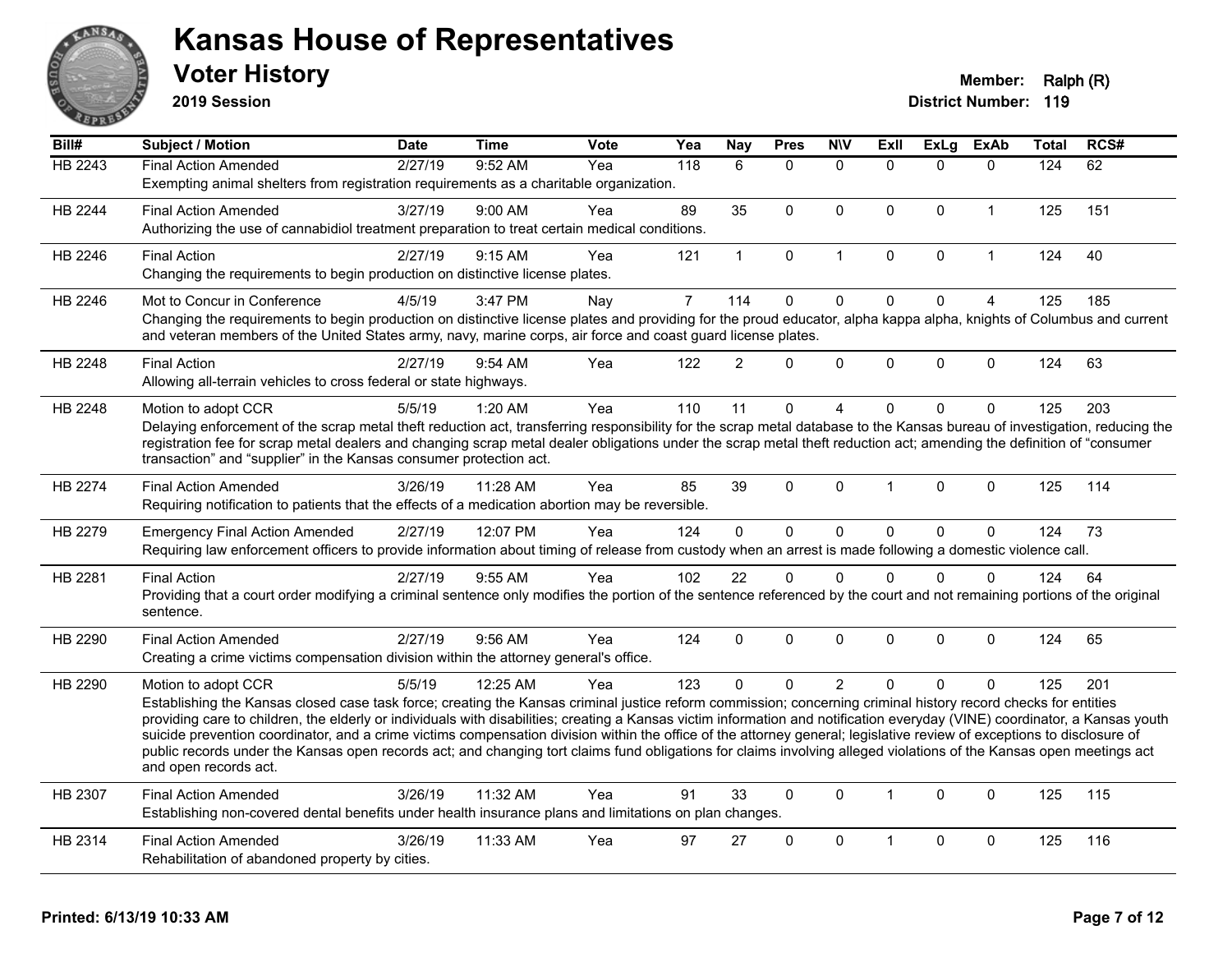

**2019 Session**

| Bill#           | Subject / Motion                                                                                                                                                       | <b>Date</b> | <b>Time</b> | <b>Vote</b> | Yea | <b>Nay</b>      | <b>Pres</b>    | <b>NIV</b>     | <b>Exll</b>    | <b>ExLg</b>    | <b>ExAb</b>    | <b>Total</b> | RCS#           |
|-----------------|------------------------------------------------------------------------------------------------------------------------------------------------------------------------|-------------|-------------|-------------|-----|-----------------|----------------|----------------|----------------|----------------|----------------|--------------|----------------|
| HB 2326         | <b>Final Action Amended</b>                                                                                                                                            | 3/27/19     | 9:02 AM     | Yea         | 83  | $\overline{41}$ | $\mathbf{0}$   | $\mathbf{0}$   | $\Omega$       | $\Omega$       | $\mathbf{1}$   | 125          | 152            |
|                 | Recognizing licenses to carry a concealed firearm issued by other jurisdictions.                                                                                       |             |             |             |     |                 |                |                |                |                |                |              |                |
| HB 2336         | <b>Emergency Final Action</b>                                                                                                                                          | 2/27/19     | 12:04 PM    | Yea         | 124 | $\Omega$        | $\Omega$       | $\mathbf{0}$   | $\overline{0}$ | $\Omega$       | $\mathbf 0$    | 124          | 70             |
|                 | Clarifying when offenders under supervision of the secretary of corrections are awarded jail credit.                                                                   |             |             |             |     |                 |                |                |                |                |                |              |                |
| HB 2346         | <b>Emergency Final Action Amended</b>                                                                                                                                  | 2/27/19     | 12:06 PM    | Yea         | 113 | 11              | 0              | $\pmb{0}$      | 0              | 0              | $\mathbf 0$    | 124          | 72             |
|                 | Relating to standards for school-administered vision screenings.                                                                                                       |             |             |             |     |                 |                |                |                |                |                |              |                |
| HB 2360         | <b>Emergency Final Action Amended</b>                                                                                                                                  | 2/27/19     | 12:05 PM    | Yea         | 124 | $\mathbf 0$     | $\mathbf 0$    | $\mathbf 0$    | 0              | 0              | $\pmb{0}$      | 124          | 71             |
|                 | Concerning background checks of employees and volunteers that have unsupervised access to children, the elderly or individuals with disabilities.                      |             |             |             |     |                 |                |                |                |                |                |              |                |
| HB 2365         | <b>Final Action</b>                                                                                                                                                    | 2/26/19     | 9:24 AM     | Yea         | 122 | 0               | $\Omega$       |                | 0              | $\Omega$       | 1              | 124          | 39             |
|                 | Providing for confidential communications of Kansas national guard members in peer support counseling sessions.                                                        |             |             |             |     |                 |                |                |                |                |                |              |                |
| HB 2365         | Mot to Concur in Conference                                                                                                                                            | 4/4/19      | 2:42 PM     | Yea         | 121 |                 | $\Omega$       | $\overline{2}$ | $\overline{0}$ | $\Omega$       | $\mathbf{1}$   | 125          | 167            |
|                 | Providing for confidential communications of Kansas national guard members in peer support counseling sessions.                                                        |             |             |             |     |                 |                |                |                |                |                |              |                |
| HB 2369         | <b>Final Action Amended</b>                                                                                                                                            | 3/27/19     | 9:03 AM     | Yea         | 114 | 10              | $\Omega$       | $\Omega$       | $\overline{0}$ | $\Omega$       |                | 125          | 153            |
|                 | Authorizing the secretary of transportation to designate toll projects on new and existing highways and changing financing requirements for toll or turnpike projects. |             |             |             |     |                 |                |                |                |                |                |              |                |
| HB 2371         | <b>Final Action Amended</b>                                                                                                                                            | 3/27/19     | 9:04 AM     | Yea         | 102 | 22              | $\Omega$       | $\mathbf{0}$   | $\Omega$       | $\Omega$       | $\mathbf{1}$   | 125          | 154            |
|                 | Providing for an increase in permit fees for oversize or overweight vehicles and requiring registration for escort vehicle service operators.                          |             |             |             |     |                 |                |                |                |                |                |              |                |
| HB 2372         | <b>Final Action Amended</b>                                                                                                                                            | 3/27/19     | $9:06$ AM   | Yea         | 73  | 51              | 0              | $\mathbf 0$    | $\Omega$       | 0              | $\mathbf 1$    | 125          | 155            |
|                 | Providing for an increase in registration fees for electric and hybrid vehicles.                                                                                       |             |             |             |     |                 |                |                |                |                |                |              |                |
| HB 2389         | <b>Final Action Amended</b>                                                                                                                                            | 3/26/19     | 11:35 AM    | Yea         | 122 | $\overline{2}$  | 0              | $\mathbf 0$    | $\mathbf{1}$   | 0              | $\mathbf 0$    | 125          | 117            |
|                 | Requiring electronic prescriptions for certain controlled substances.                                                                                                  |             |             |             |     |                 |                |                |                |                |                |              |                |
| HB 2396         | <b>Final Action Amended</b>                                                                                                                                            | 3/26/19     | 11:36 AM    | Yea         | 97  | 27              | $\overline{0}$ | $\mathbf 0$    | $\mathbf{1}$   | $\overline{0}$ | $\mathbf 0$    | 125          | 118            |
|                 | Allowing use of certified drug abuse treatment programs for certain offenders convicted of unlawful cultivation or distribution of controlled substances.              |             |             |             |     |                 |                |                |                |                |                |              |                |
| HB 2402         | <b>Final Action Amended</b>                                                                                                                                            | 3/27/19     | $9:08$ AM   | Yea         | 106 | 18              | 0              | $\mathbf 0$    | $\Omega$       | $\Omega$       | $\mathbf 1$    | 125          | 156            |
|                 | Authorizing certain business entities to hire physicians and chiropractors.                                                                                            |             |             |             |     |                 |                |                |                |                |                |              |                |
| <b>HCR 5015</b> | <b>EFA Amend and Debate</b>                                                                                                                                            | 5/29/19     | 11:33 AM    | Yea         | 116 | 0               | $\mathbf 0$    | $\mathbf 0$    | 0              | 0              | 9              | 125          | 204            |
|                 | Ratifying and providing for continuation of the May 9, 2019, state of disaster emergency declaration for certain Kansas counties.                                      |             |             |             |     |                 |                |                |                |                |                |              |                |
| HR 6004         | <b>Final Action Amended</b>                                                                                                                                            | 1/23/19     | 11:14 AM    | Yea         | 104 | 15              | $\mathbf 0$    | $\mathbf{0}$   | $\overline{c}$ | $\mathbf 0$    | $\overline{4}$ | 125          | $\overline{7}$ |
|                 | Permanent rules of the House of Representatives for the 2019-2020 biennium.                                                                                            |             |             |             |     |                 |                |                |                |                |                |              |                |
| HR 6018         | <b>Final Action</b>                                                                                                                                                    | 3/26/19     | 11:37 AM    | Yea         | 124 | 0               | $\Omega$       | $\mathbf 0$    | $\mathbf{1}$   | $\Omega$       | $\mathbf 0$    | 125          | 119            |
|                 | Requesting the federal government address water issues in the Arkansas River basis.                                                                                    |             |             |             |     |                 |                |                |                |                |                |              |                |
| SB <sub>9</sub> | <b>Final Action</b>                                                                                                                                                    | 2/22/19     | 11:13 AM    | Yea         | 117 | $\Omega$        | $\Omega$       | $\mathbf{0}$   | 3              | $\Omega$       | 5              | 125          | 36             |
|                 | Authorizing the transfer of \$115,000,000 from the state general fund to the Kansas public employees retirement fund during fiscal year 2019.                          |             |             |             |     |                 |                |                |                |                |                |              |                |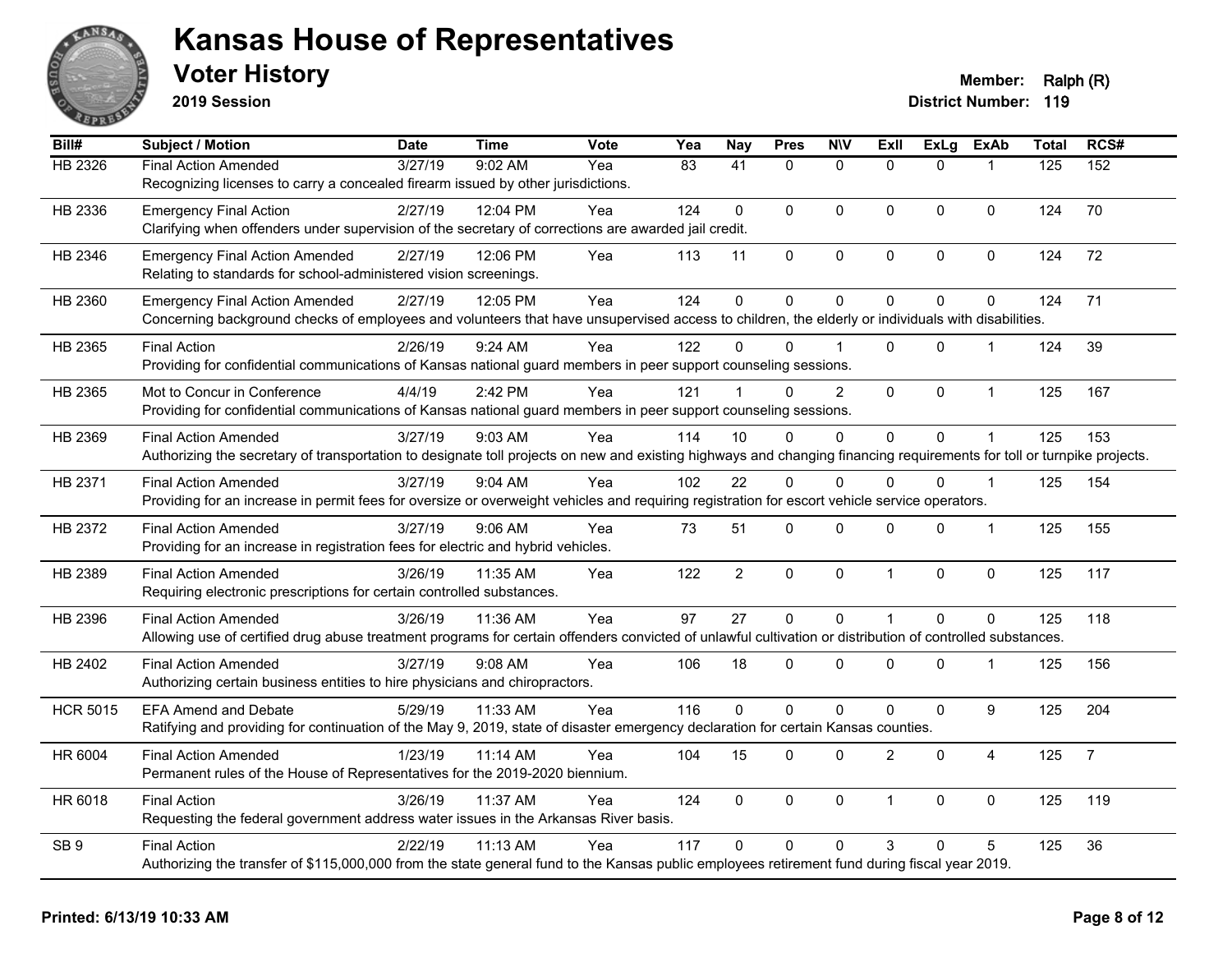

**2019 Session**

| Bill#        | <b>Subject / Motion</b>                                                                                                                                                                                                                                                                                                                                                                                                                                                                                                                                                                                                                                                                                                                                                                                                                                                                                                                                                                                                                                                                                                                                                                              | <b>Date</b> | Time     | Vote | Yea              | <b>Nay</b>   | <b>Pres</b>  | <b>NIV</b>  | ExII                 | <b>ExLg</b>  | <b>ExAb</b>    | <b>Total</b>     | RCS# |
|--------------|------------------------------------------------------------------------------------------------------------------------------------------------------------------------------------------------------------------------------------------------------------------------------------------------------------------------------------------------------------------------------------------------------------------------------------------------------------------------------------------------------------------------------------------------------------------------------------------------------------------------------------------------------------------------------------------------------------------------------------------------------------------------------------------------------------------------------------------------------------------------------------------------------------------------------------------------------------------------------------------------------------------------------------------------------------------------------------------------------------------------------------------------------------------------------------------------------|-------------|----------|------|------------------|--------------|--------------|-------------|----------------------|--------------|----------------|------------------|------|
| <b>SB 15</b> | <b>Final Action Amended</b>                                                                                                                                                                                                                                                                                                                                                                                                                                                                                                                                                                                                                                                                                                                                                                                                                                                                                                                                                                                                                                                                                                                                                                          | 3/26/19     | 11:39 AM | Yea  | $\overline{124}$ | $\Omega$     | $\Omega$     | $\Omega$    | $\blacktriangleleft$ | $\Omega$     | $\Omega$       | $\overline{125}$ | 120  |
|              | Amending the definition of "service-connected" in the Kansas police and firemen's retirement system.                                                                                                                                                                                                                                                                                                                                                                                                                                                                                                                                                                                                                                                                                                                                                                                                                                                                                                                                                                                                                                                                                                 |             |          |      |                  |              |              |             |                      |              |                |                  |      |
| <b>SB 15</b> | Motion to adopt CCR                                                                                                                                                                                                                                                                                                                                                                                                                                                                                                                                                                                                                                                                                                                                                                                                                                                                                                                                                                                                                                                                                                                                                                                  | 4/4/19      | 2:45 PM  | Yea  | 122              |              | 0            |             | 0                    | $\Omega$     |                | 125              | 168  |
|              | Amending public health provisions relating to behavioral sciences regulatory board professional licensure, naturopathic doctor scope of practice and adult care home<br>licensure and receivership.                                                                                                                                                                                                                                                                                                                                                                                                                                                                                                                                                                                                                                                                                                                                                                                                                                                                                                                                                                                                  |             |          |      |                  |              |              |             |                      |              |                |                  |      |
| <b>SB 16</b> | Final Action Sub Bill                                                                                                                                                                                                                                                                                                                                                                                                                                                                                                                                                                                                                                                                                                                                                                                                                                                                                                                                                                                                                                                                                                                                                                                | 3/26/19     | 11:57 AM | Yea  | 63               | 61           | $\Omega$     | $\Omega$    | $\mathbf{1}$         | $\Omega$     | $\mathbf{0}$   | 125              | 121  |
|              | House Substitute for SB 16 by Committee on K-12 Education Budget - Making appropriations for the department of education for FY 2020 and FY 2021 in response to<br>litigation; increasing BASE aid for certain school years; and other amendments related to education.                                                                                                                                                                                                                                                                                                                                                                                                                                                                                                                                                                                                                                                                                                                                                                                                                                                                                                                              |             |          |      |                  |              |              |             |                      |              |                |                  |      |
| <b>SB 16</b> | Motion to adopt CCR                                                                                                                                                                                                                                                                                                                                                                                                                                                                                                                                                                                                                                                                                                                                                                                                                                                                                                                                                                                                                                                                                                                                                                                  | 4/4/19      | 3:43 PM  | Yea  | 76               | 47           | $\Omega$     |             | $\mathbf 0$          | 0            | $\mathbf{1}$   | 125              | 170  |
|              | House Substitute for SB 16 by Committee on K-12 Education Budget - Making appropriations for the department of education for FY 2020 and FY 2021 in response to<br>litigation; increasing BASE aid for certain school years; and other amendments related to education.                                                                                                                                                                                                                                                                                                                                                                                                                                                                                                                                                                                                                                                                                                                                                                                                                                                                                                                              |             |          |      |                  |              |              |             |                      |              |                |                  |      |
| <b>SB 17</b> | <b>Final Action</b>                                                                                                                                                                                                                                                                                                                                                                                                                                                                                                                                                                                                                                                                                                                                                                                                                                                                                                                                                                                                                                                                                                                                                                                  | 3/13/19     | 11:23 AM | Yea  | 101              | 22           | $\mathbf 0$  | $\Omega$    | $\Omega$             | $\mathbf{0}$ | $\mathbf{1}$   | 124              | 85   |
|              | Requiring class M driver's licenses when operating a motorcycle registered under a temporary permit.                                                                                                                                                                                                                                                                                                                                                                                                                                                                                                                                                                                                                                                                                                                                                                                                                                                                                                                                                                                                                                                                                                 |             |          |      |                  |              |              |             |                      |              |                |                  |      |
| <b>SB 18</b> | <b>Final Action Amended</b>                                                                                                                                                                                                                                                                                                                                                                                                                                                                                                                                                                                                                                                                                                                                                                                                                                                                                                                                                                                                                                                                                                                                                                          | 3/26/19     | 11:59 AM | Yea  | 124              | $\Omega$     | $\Omega$     | $\mathbf 0$ | $\mathbf{1}$         | $\mathbf{0}$ | $\mathbf{0}$   | 125              | 122  |
|              | Providing a process for the attorney general to enter into diversion agreements.                                                                                                                                                                                                                                                                                                                                                                                                                                                                                                                                                                                                                                                                                                                                                                                                                                                                                                                                                                                                                                                                                                                     |             |          |      |                  |              |              |             |                      |              |                |                  |      |
| <b>SB 18</b> | Motion to adopt CCR                                                                                                                                                                                                                                                                                                                                                                                                                                                                                                                                                                                                                                                                                                                                                                                                                                                                                                                                                                                                                                                                                                                                                                                  | 4/5/19      | 10:33 AM | Yea  | 123              | $\mathbf{0}$ | $\Omega$     | $\mathbf 0$ | $\Omega$             | $\Omega$     | $\overline{2}$ | 125              | 171  |
|              | Providing a process for the attorney general to enter into diversion agreements; authorizing certain entities to access a criminal defendant's presentence investigation<br>report; amending the crime of counterfeiting currency; clarifying the definition of comparable offense under the Kansas criminal code, the timing of claiming error on<br>appeal, and the grounds for a motion to correct an illegal sentence; allowing use of certified drug abuse treatment programs for certain offenders convicted of unlawful<br>cultivation or distribution of controlled substances; amending available sanctions for violation of condition of postrelease supervision; increasing criminal penalties for<br>abuse of a child and involuntary manslaughter when the victim is under 6 years of age and making a presumption of unfitness against any parent convicted of either<br>crime; exempting certain victims from being considered an aggressor or participant as a mitigating factor when considering a departure sentence; requiring law<br>enforcement officers to provide information about timing of release from custody when an arrest is made following a domestic violence call. |             |          |      |                  |              |              |             |                      |              |                |                  |      |
| <b>SB 20</b> | <b>Final Action Amended</b><br>Extending the judicial branch surcharge to fund the costs of non-judicial personnel.                                                                                                                                                                                                                                                                                                                                                                                                                                                                                                                                                                                                                                                                                                                                                                                                                                                                                                                                                                                                                                                                                  | 3/26/19     | 12:00 PM | Yea  | 118              | 6            | 0            | $\mathbf 0$ |                      | $\Omega$     | $\mathbf{0}$   | 125              | 123  |
| <b>SB 20</b> | Motion to adopt CCR                                                                                                                                                                                                                                                                                                                                                                                                                                                                                                                                                                                                                                                                                                                                                                                                                                                                                                                                                                                                                                                                                                                                                                                  | 4/4/19      | 2:49 PM  | Yea  | 120              | 3            | $\mathbf 0$  | 1           | $\mathbf 0$          | $\Omega$     | $\mathbf{1}$   | 125              | 169  |
|              | Extending the judicial branch surcharge to fund the costs of non-judicial personnel; extending recognition of tribal court judgments pursuant to supreme court rules.                                                                                                                                                                                                                                                                                                                                                                                                                                                                                                                                                                                                                                                                                                                                                                                                                                                                                                                                                                                                                                |             |          |      |                  |              |              |             |                      |              |                |                  |      |
| SB 22        | <b>Final Action Amended</b>                                                                                                                                                                                                                                                                                                                                                                                                                                                                                                                                                                                                                                                                                                                                                                                                                                                                                                                                                                                                                                                                                                                                                                          | 3/8/19      | 8:46 AM  | Yea  | 76               | 43           | 0            | 0           | <sup>0</sup>         |              |                | 124              | 79   |
|              | Kansas itemized deductions, election, providing for deferred foreign income, global intangible low-taxed income, business interest, capital contributions and FDIC<br>premiums income tax modifications; sales and compensating use tax, imposition of tax, nexus, remote sellers, marketplace facilitators, rate of tax on food and food<br>ingredients.                                                                                                                                                                                                                                                                                                                                                                                                                                                                                                                                                                                                                                                                                                                                                                                                                                            |             |          |      |                  |              |              |             |                      |              |                |                  |      |
| <b>SB 25</b> | <b>Final Action Sub Bill</b>                                                                                                                                                                                                                                                                                                                                                                                                                                                                                                                                                                                                                                                                                                                                                                                                                                                                                                                                                                                                                                                                                                                                                                         | 3/26/19     | 12:04 PM | Yea  | 99               | 25           | $\mathbf{0}$ | $\mathbf 0$ | $\mathbf 1$          | $\Omega$     | $\Omega$       | 125              | 124  |
|              | House Substitute for SB 25 by Committee on Appropriations - Appropriations for FY 2019, FY 2020, FY 2021 and FY 2022 for various sate agencies.                                                                                                                                                                                                                                                                                                                                                                                                                                                                                                                                                                                                                                                                                                                                                                                                                                                                                                                                                                                                                                                      |             |          |      |                  |              |              |             |                      |              |                |                  |      |
| <b>SB 25</b> | Motion to Adopt CCR                                                                                                                                                                                                                                                                                                                                                                                                                                                                                                                                                                                                                                                                                                                                                                                                                                                                                                                                                                                                                                                                                                                                                                                  | 5/3/19      | 10:30 PM | Nay  | 42               | 81           | 0            |             | $\Omega$             | $\Omega$     |                | 125              | 194  |
|              | House Substitute for SB 25 by Committee on Appropriations - Appropriations for FY 2019, FY 2020, FY 2021 and FY 2022 for various sate agencies.                                                                                                                                                                                                                                                                                                                                                                                                                                                                                                                                                                                                                                                                                                                                                                                                                                                                                                                                                                                                                                                      |             |          |      |                  |              |              |             |                      |              |                |                  |      |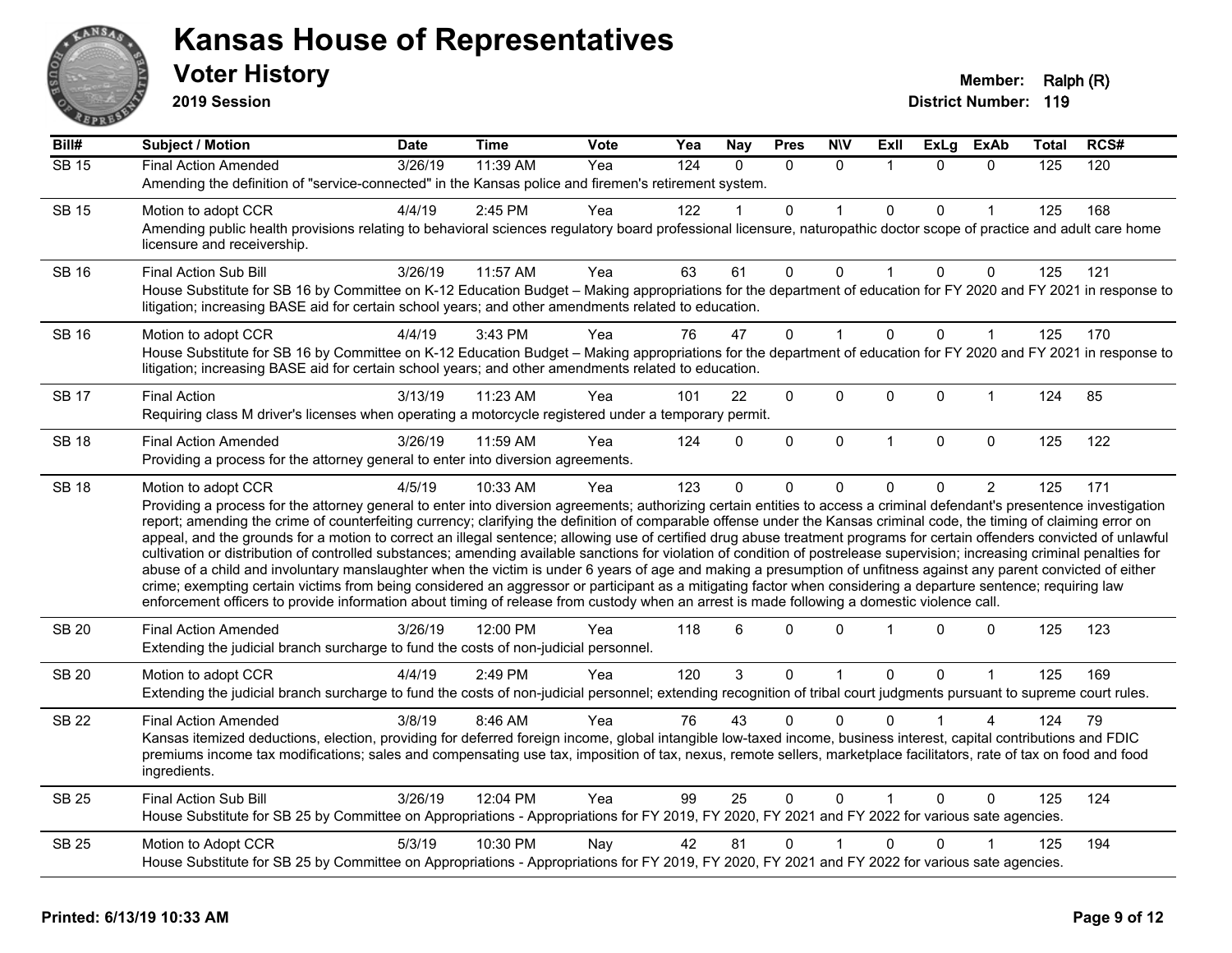

**2019 Session**

**Voter History Member: Ralph (R)** 

| Bill#            | Subject / Motion                                                                                                                                                                                                                                                                                                                                               | <b>Date</b> | <b>Time</b> | Vote | Yea | <b>Nay</b>     | <b>Pres</b>  | <b>NIV</b>     | <b>ExII</b>    | <b>ExLg</b>  | <b>ExAb</b>    | Total | RCS# |
|------------------|----------------------------------------------------------------------------------------------------------------------------------------------------------------------------------------------------------------------------------------------------------------------------------------------------------------------------------------------------------------|-------------|-------------|------|-----|----------------|--------------|----------------|----------------|--------------|----------------|-------|------|
| SB <sub>25</sub> | Motion to adopt CCR                                                                                                                                                                                                                                                                                                                                            | 5/4/19      | 8:50 PM     | Yea  | 79  | 45             | $\mathbf{0}$ | $\mathbf{0}$   | $\Omega$       | $\Omega$     |                | 125   | 195  |
|                  | House Substitute for SB 25 by Committee on Appropriations - Appropriations for FY 2019, FY 2020, FY 2021 and FY 2022 for various sate agencies.                                                                                                                                                                                                                |             |             |      |     |                |              |                |                |              |                |       |      |
| <b>SB 25</b>     | Consideration of Veto                                                                                                                                                                                                                                                                                                                                          | 5/29/19     | 1:35 PM     | Yea  | 86  | 30             | 0            | $\mathbf 0$    | $\mathbf{0}$   | $\mathbf{0}$ | 9              | 125   | 206  |
|                  | House Substitute for SB 25 by Committee on Appropriations - Appropriations for FY 2019, FY 2020, FY 2021 and FY 2022 for various sate agencies.                                                                                                                                                                                                                |             |             |      |     |                |              |                |                |              |                |       |      |
| <b>SB 28</b>     | <b>Final Action Amended</b>                                                                                                                                                                                                                                                                                                                                    | 3/26/19     | 12:05 PM    | Yea  | 123 | $\mathbf 1$    | $\Omega$     | $\mathbf 0$    | $\overline{1}$ | $\mathbf{0}$ | $\mathbf 0$    | 125   | 125  |
|                  | Updating the expiration date of risk-based capital instructions.                                                                                                                                                                                                                                                                                               |             |             |      |     |                |              |                |                |              |                |       |      |
| <b>SB 28</b>     | Motion to adopt CCR                                                                                                                                                                                                                                                                                                                                            | 5/5/19      | 12:16 AM    | Yea  | 87  | 36             | 0            | $\overline{2}$ | $\Omega$       | $\mathbf{0}$ | $\mathbf 0$    | 125   | 199  |
|                  | Creating an affirmative defense to the crime of possession of a controlled substance for possession of certain medical treatments; amending podiatrist qualifications.                                                                                                                                                                                         |             |             |      |     |                |              |                |                |              |                |       |      |
| SB 39            | <b>Final Action</b>                                                                                                                                                                                                                                                                                                                                            | 3/13/19     | 11:24 AM    | Yea  | 122 | $\mathbf{1}$   | $\Omega$     | $\pmb{0}$      | $\Omega$       | 0            | 1              | 124   | 86   |
|                  | Compensation for warranty services under the vehicle dealers and manufacturers licensing act.                                                                                                                                                                                                                                                                  |             |             |      |     |                |              |                |                |              |                |       |      |
| <b>SB40</b>      | <b>Final Action</b>                                                                                                                                                                                                                                                                                                                                            | 3/20/19     | 11:28 AM    | Yea  | 123 | 0              | $\mathbf 0$  | $\pmb{0}$      | 0              | 0            | $\overline{c}$ | 125   | 89   |
|                  | Removing expired warning provision for approach of an emergency vehicle traffic violation.                                                                                                                                                                                                                                                                     |             |             |      |     |                |              |                |                |              |                |       |      |
| <b>SB 41</b>     | <b>Final Action</b>                                                                                                                                                                                                                                                                                                                                            | 3/20/19     | 11:36 AM    | Yea  | 109 | 14             | $\mathbf{0}$ | $\mathbf 0$    | $\Omega$       | $\Omega$     | $\overline{2}$ | 125   | 90   |
|                  | Clarifying that a violation of the statute requiring seat belt use is a traffic infraction.                                                                                                                                                                                                                                                                    |             |             |      |     |                |              |                |                |              |                |       |      |
| <b>SB 53</b>     | <b>Final Action Amended</b>                                                                                                                                                                                                                                                                                                                                    | 3/26/19     | 12:07 PM    | Yea  | 88  | 36             | 0            | $\pmb{0}$      | $\mathbf{1}$   | 0            | $\mathbf 0$    | 125   | 126  |
|                  | Designating the official red and white wine grapes of Kansas.                                                                                                                                                                                                                                                                                                  |             |             |      |     |                |              |                |                |              |                |       |      |
| <b>SB 53</b>     |                                                                                                                                                                                                                                                                                                                                                                | 5/5/19      |             | Yea  | 123 | 0              |              | $\overline{c}$ | 0              |              | $\mathbf 0$    | 125   | 200  |
|                  | Motion to adopt CCR<br>Updating certain emergency medical services-related statutes.                                                                                                                                                                                                                                                                           |             | 12:20 AM    |      |     |                | 0            |                |                | 0            |                |       |      |
|                  |                                                                                                                                                                                                                                                                                                                                                                |             |             |      |     |                |              |                |                |              |                |       |      |
| <b>SB 59</b>     | <b>Final Action</b><br>Eudora community library district act.                                                                                                                                                                                                                                                                                                  | 3/20/19     | 11:38 AM    | Yea  | 115 | 8              | $\Omega$     | $\pmb{0}$      | $\Omega$       | $\Omega$     | $\overline{2}$ | 125   | 91   |
|                  |                                                                                                                                                                                                                                                                                                                                                                |             |             |      |     |                |              |                |                |              |                |       |      |
| SB 60            | <b>Final Action</b><br>Amending Kansas real estate commission licensing provisions for brokers and sales persons.                                                                                                                                                                                                                                              | 3/26/19     | 12:08 PM    | Yea  | 107 | 17             | 0            | $\mathbf 0$    | $\mathbf{1}$   | 0            | 0              | 125   | 127  |
|                  |                                                                                                                                                                                                                                                                                                                                                                |             |             |      |     |                |              |                |                |              |                |       |      |
| SB 63            | <b>Final Action Amended</b>                                                                                                                                                                                                                                                                                                                                    | 3/26/19     | 12:09 PM    | Yea  | 124 | $\overline{0}$ | $\mathbf{0}$ | $\mathbf 0$    | $\mathbf{1}$   | $\Omega$     | $\Omega$       | 125   | 128  |
|                  | Allowing cities to authorize the use of transportation network company signs in vehicles.                                                                                                                                                                                                                                                                      |             |             |      |     |                |              |                |                |              |                |       |      |
| SB 63            | Motion to adopt CCR                                                                                                                                                                                                                                                                                                                                            | 4/5/19      | 3:31 PM     | Yea  | 101 | 20             | $\Omega$     | $\Omega$       | $\Omega$       | $\Omega$     | $\Delta$       | 125   | 184  |
|                  | Allowing lighting devices in transportation network company vehicles; regulating the operation of electric-assisted scooters; allowing for the installation of certain light<br>screening material on windshields; allowing all-terrain and work-site utility vehicles to operate on a federal or state highway; requiring vehicles to stop for on-track train |             |             |      |     |                |              |                |                |              |                |       |      |
|                  | equipment                                                                                                                                                                                                                                                                                                                                                      |             |             |      |     |                |              |                |                |              |                |       |      |
| SB 66            | <b>Final Action Amended</b>                                                                                                                                                                                                                                                                                                                                    | 3/26/19     | 12:10 PM    | Yea  | 123 | $\mathbf{1}$   | $\Omega$     | $\mathbf 0$    | 1              | $\mathbf{0}$ | 0              | 125   | 129  |
|                  | Exempting certain domestic insurers from filing enterprise risk reports.                                                                                                                                                                                                                                                                                       |             |             |      |     |                |              |                |                |              |                |       |      |
| SB 67            |                                                                                                                                                                                                                                                                                                                                                                |             | 12:11 PM    |      |     |                |              |                | $\mathbf{1}$   |              |                | 125   | 130  |
|                  | <b>Final Action Amended</b><br>Requiring notification to patients that the effects of a medication abortion may be reversible.                                                                                                                                                                                                                                 | 3/26/19     |             | Yea  | 124 | $\mathbf 0$    | 0            | $\mathbf 0$    |                | 0            | 0              |       |      |
|                  |                                                                                                                                                                                                                                                                                                                                                                |             |             |      |     |                |              |                |                |              |                |       |      |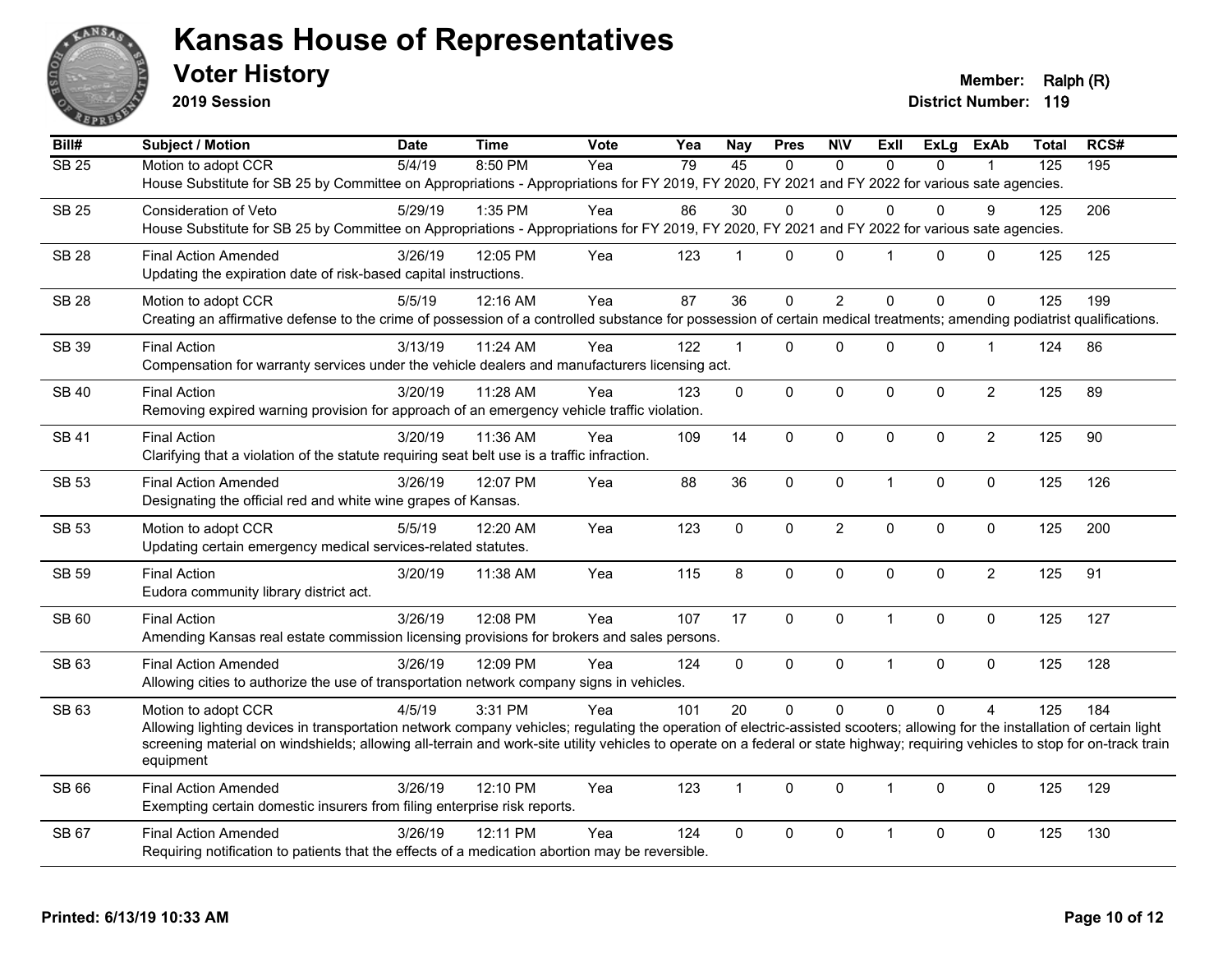

**2019 Session**

| Bill#        | <b>Subject / Motion</b>                                                                                                                                                                                                                                                                          | <b>Date</b> | <b>Time</b> | Vote | Yea | Nay            | <b>Pres</b> | <b>NIV</b>   | Exll           | <b>ExLg</b>  | <b>ExAb</b>    | <b>Total</b> | RCS# |
|--------------|--------------------------------------------------------------------------------------------------------------------------------------------------------------------------------------------------------------------------------------------------------------------------------------------------|-------------|-------------|------|-----|----------------|-------------|--------------|----------------|--------------|----------------|--------------|------|
| <b>SB 67</b> | Motion to adopt CCR<br>Requiring notification to patients that the effects of a medication abortion may be reversible.                                                                                                                                                                           | 4/5/19      | 5:24 PM     | Yea  | 85  | 35             | $\Omega$    | $\Omega$     | $\Omega$       | $\Omega$     | 5              | 125          | 188  |
| SB 67        | <b>Consideration of Veto</b><br>Requiring notification to patients that the effects of a medication abortion may be reversible.                                                                                                                                                                  | 5/1/19      | 1:02 PM     | Yea  | 82  | 43             | $\Omega$    | $\mathbf{0}$ | $\Omega$       | $\Omega$     | $\mathbf{0}$   | 125          | 190  |
| SB 68        | <b>Final Action</b><br>Prohibiting cities from requiring a valid contract franchise ordinance for the provision of wireless telecommunications services.                                                                                                                                         | 3/26/19     | 12:13 PM    | Yea  | 112 | 12             | 0           | $\mathbf 0$  | 1              | $\mathbf{0}$ | $\mathbf 0$    | 125          | 131  |
| SB 69        | <b>Final Action Amended</b><br>Substitute for SB 69 by Committee on Utilities - Requiring an electric rate study of certain electric utilities.                                                                                                                                                  | 3/26/19     | 12:15 PM    | Yea  | 117 | $\overline{7}$ | $\Omega$    | $\Omega$     | 1              | $\Omega$     | $\mathbf{0}$   | 125          | 132  |
| <b>SB 70</b> | <b>Final Action Amended</b><br>Allowing for temporary permits for the selling and serving of alcoholic liquor.                                                                                                                                                                                   | 3/27/19     | 9:09 AM     | Yea  | 119 | 5              | 0           | $\pmb{0}$    | 0              | 0            | $\mathbf{1}$   | 125          | 157  |
| <b>SB 70</b> | Motion to adopt CCR<br>Alcoholic liquor amendments relating to temporary permits, delivery of alcoholic liquors to consumers, common consumption areas and producer permits.                                                                                                                     | 4/5/19      | 11:02 AM    | Yea  | 119 | $\overline{4}$ | $\mathbf 0$ | $\mathbf 0$  | $\Omega$       | $\Omega$     | $\overline{2}$ | 125          | 173  |
| <b>SB71</b>  | <b>Final Action</b><br>Eliminating the expiration of the postsecondary technical education authority and requiring a report to the legislature.                                                                                                                                                  | 3/26/19     | 12:16 PM    | Yea  | 123 |                | $\Omega$    | $\Omega$     | 1              | $\Omega$     | $\mathbf 0$    | 125          | 133  |
| <b>SB 77</b> | <b>Final Action Amended</b><br>Requiring the department for children and families to offer services to children with problem sexual behavior and to such child's family.                                                                                                                         | 3/26/19     | 12:17 PM    | Yea  | 124 | $\Omega$       | $\Omega$    | $\Omega$     |                | $\mathbf 0$  | $\mathbf{0}$   | 125          | 134  |
| <b>SB78</b>  | <b>Final Action Amended</b><br>Regulating assignment of rights or benefits to a residential contractor under a property and casualty insurance policy insuring residential real estate.                                                                                                          | 3/26/19     | 12:18 PM    | Yea  | 123 |                | $\Omega$    | $\Omega$     |                | $\Omega$     | $\mathbf 0$    | 125          | 135  |
| <b>SB78</b>  | Motion to Adopt CCR<br>Regulating assignment of rights or benefits to a residential contractor under a property and casualty insurance policy insuring residential real estate; enacting housing<br>protections for victims of domestic violence, sexual assault, human trafficking or stalking. | 4/5/19      | 10:50 AM    | Yea  | 100 | 23             | $\Omega$    | $\mathbf{0}$ | 0              | $\Omega$     | $\overline{2}$ | 125          | 172  |
| <b>SB 82</b> | <b>Final Action</b><br>Updating the state banking code.                                                                                                                                                                                                                                          | 3/26/19     | 12:19 PM    | Yea  | 124 | $\mathbf{0}$   | $\Omega$    | $\mathbf 0$  | $\mathbf{1}$   | $\mathbf 0$  | $\mathbf 0$    | 125          | 136  |
| <b>SB 90</b> | <b>Final Action</b><br>Extending the tax credit under the center for entrepreneurship act to financial institutions and increasing the annual tax credit limit for all contributors.                                                                                                             | 3/26/19     | 12:20 PM    | Yea  | 122 | $\overline{2}$ | $\Omega$    | $\mathbf{0}$ | 1              | $\Omega$     | $\mathbf 0$    | 125          | 137  |
| <b>SB 94</b> | <b>Final Action</b><br>Establishing a minimum course duration for motor vehicle accident prevention courses.                                                                                                                                                                                     | 3/26/19     | 12:22 PM    | Yea  | 120 | $\overline{4}$ | $\Omega$    | $\mathbf 0$  | $\overline{1}$ | $\mathbf 0$  | $\mathbf 0$    | 125          | 138  |
| <b>SB 97</b> | <b>Final Action</b><br>Division of vehicles registering fleet vehicles.                                                                                                                                                                                                                          | 3/26/19     | 12:23 PM    | Yea  | 124 | $\mathbf{0}$   | $\Omega$    | $\mathbf{0}$ | 1              | $\mathbf{0}$ | $\mathbf 0$    | 125          | 139  |
| SB 105       | <b>Final Action</b><br>Elections; cities; date for taking office.                                                                                                                                                                                                                                | 3/25/19     | 10:33 AM    | Yea  | 124 | $\Omega$       | $\Omega$    | $\mathbf 0$  | 1              | 0            | $\mathbf 0$    | 125          | 103  |